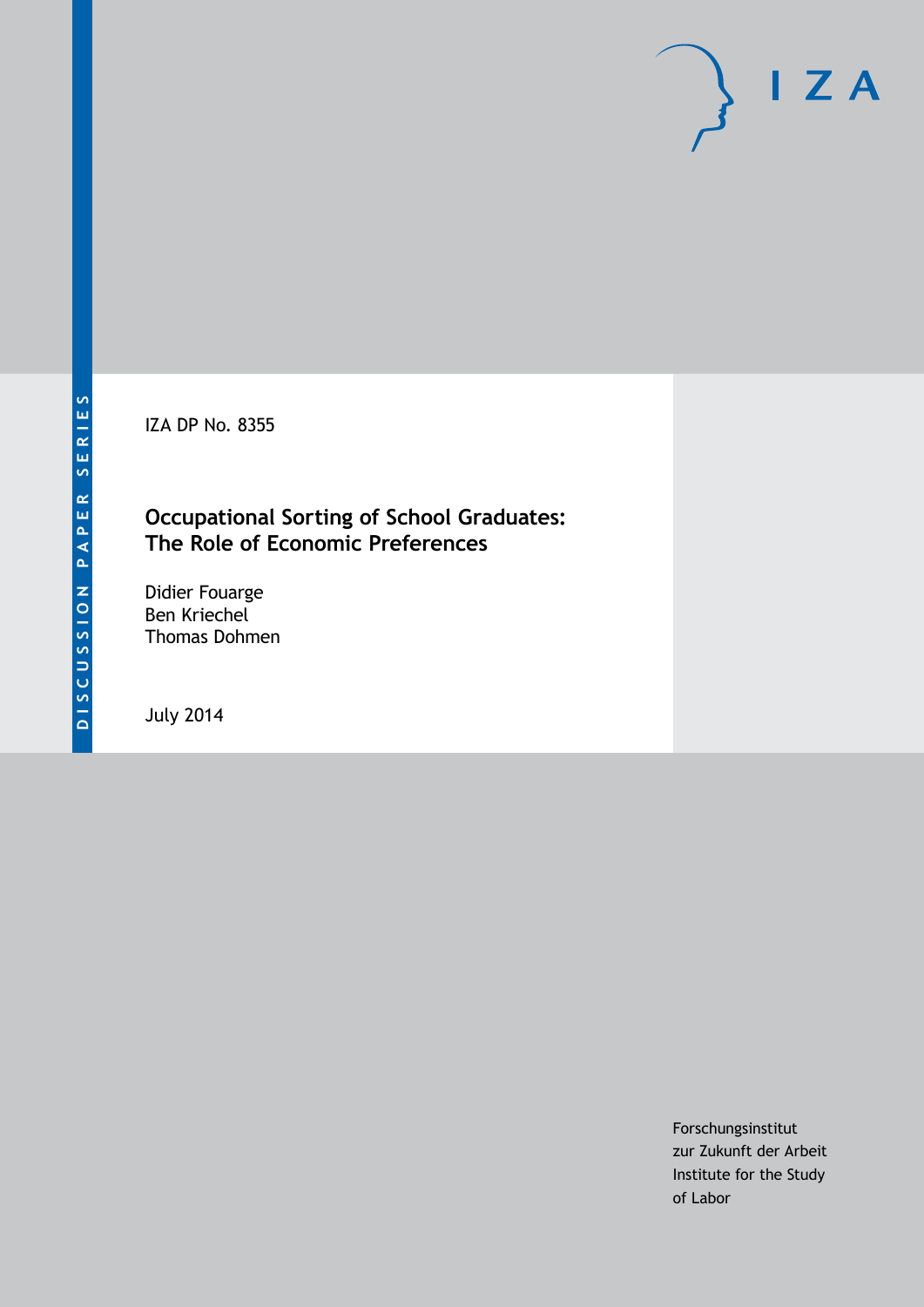# **Occupational Sorting of School Graduates: The Role of Economic Preferences**

## **Didier Fouarge**

*ROA, Maastricht University, GSBE and Netspar*

## **Ben Kriechel**

*Economix Research & Consulting and IZA*

### **Thomas Dohmen**

*University of Bonn, Maastricht University, IZA, ROA and DIW*

Discussion Paper No. 8355 July 2014

IZA

P.O. Box 7240 53072 Bonn Germany

Phone: +49-228-3894-0 Fax: +49-228-3894-180 E-mail: [iza@iza.org](mailto:iza@iza.org)

Any opinions expressed here are those of the author(s) and not those of IZA. Research published in this series may include views on policy, but the institute itself takes no institutional policy positions. The IZA research network is committed to the IZA Guiding Principles of Research Integrity.

The Institute for the Study of Labor (IZA) in Bonn is a local and virtual international research center and a place of communication between science, politics and business. IZA is an independent nonprofit organization supported by Deutsche Post Foundation. The center is associated with the University of Bonn and offers a stimulating research environment through its international network, workshops and conferences, data service, project support, research visits and doctoral program. IZA engages in (i) original and internationally competitive research in all fields of labor economics, (ii) development of policy concepts, and (iii) dissemination of research results and concepts to the interested public.

<span id="page-1-0"></span>IZA Discussion Papers often represent preliminary work and are circulated to encourage discussion. Citation of such a paper should account for its provisional character. A revised version may be available directly from the author.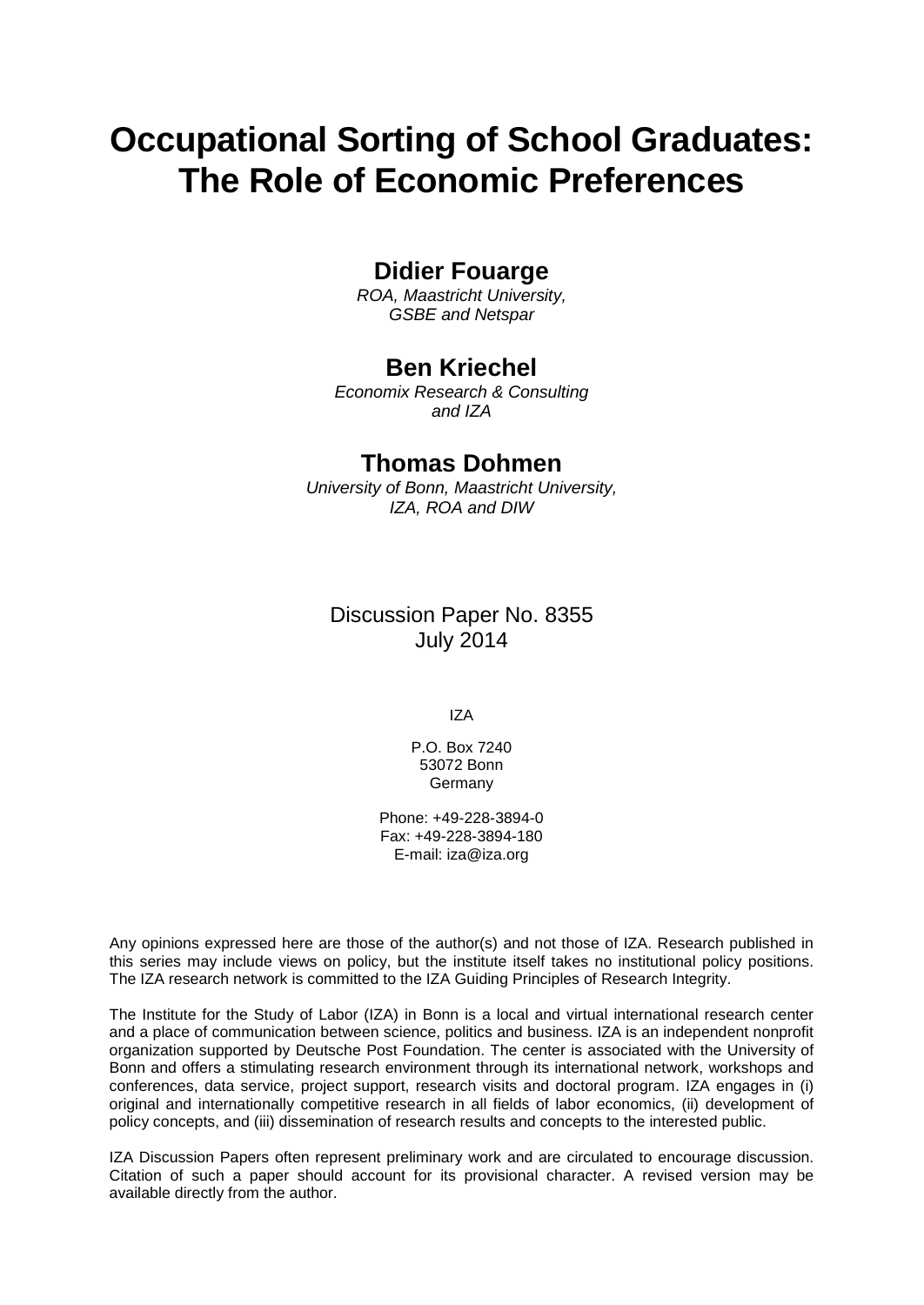IZA Discussion Paper No. 8355 July 2014

## **ABSTRACT**

## **Occupational Sorting of School Graduates: The Role of Economic Preferences[\\*](#page-1-0)**

We relate risk attitudes and patience of young graduates from high-school, college and university, measured around the time that they start their labor market career in a large representative survey, to the riskiness and timing of earnings in the occupations they choose to work in. We find a systematic positive and significant relation between willingness to take risks and measures of occupational earnings risks and employment risk that we derive from a large administrative data set. Patient individuals are significantly more likely to choose for occupations with a steep earnings profile. Individuals whose economic preferences are not well aligned with the riskiness and timing of earnings in their initial occupation are more likely to change to an occupation that better matches their economic preferences.

JEL Classification: J24, J31, D01

Keywords: risk preferences, earnings risk, sorting, occupational choice

Corresponding author:

Didier Fouarge ROA, Maastricht University PO Box 616 6200 MD Maastricht The Netherlands E-mail: [d.fouarge@maastrichtuniversity.nl](mailto:d.fouarge@maastrichtuniversity.nl)

We thank conference participants from EALE (Pafos, Cyprus) and ESPE (Hangzhou, China), workshop participants at the IZA Workshop on Cognitive and Non-Cognitive Skills (Bonn, Germany) and at LSE Workshop on Non-Cognitive Skills (London, UK), as well as seminar participants at Stockholm University (Sweden), Ruhr-University Bochum (Germany), and Maastricht University (the Netherlands) for their useful comments on previous drafts. Dohmen gratefully acknowledges financial support by the Dutch Science Foundation (NWO-Vidi grant).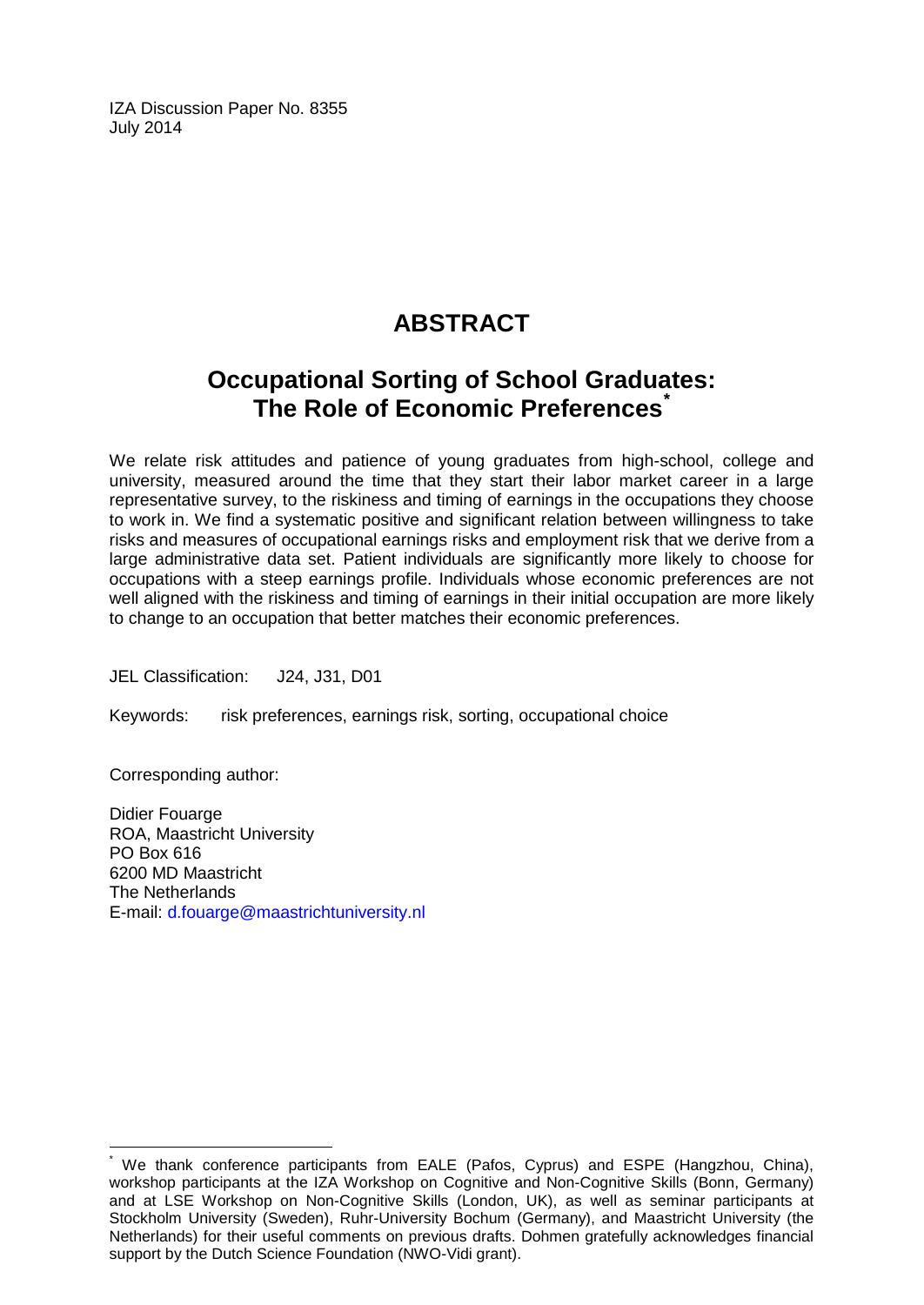#### **1. Introduction**

 $\overline{\phantom{a}}$ 

The choice of an occupation constitutes a major decision in the life of a young adult. It marks the transition from school to work, and heralds an important phase during the life cycle. Choosing the 'right' occupation is not only important from the perspective of an individual; optimal sorting of individuals to occupations is also key because of efficiency considerations, as optimal initial choices avert inefficient costly re-allocation on the labor market. In a utility maximization framework, occupational choice depends on constraints, information, incentives, and preferences. Heterogeneity in economic preferences is therefore expected to affect the pattern of occupational choice.<sup>1</sup>

Occupational choice is intimately connected with educational choice. A particular field of study usually prepares for a subset of occupations. As a result, the intention to enter a certain occupation is expected to already affect the choice of education (Arcidiacono, 2004). In fact, we would predict that individuals choose a schooling career such that their preferences are aligned with the characteristics of the resulting occupational career. Reassuringly, Arcidiacono et al. (2012) show that earnings expectations are considered by students when choosing their field of study. Saks and Shore (2005) – using data from the Panel Study of Income Dynamics and the National Postsecondary Student Aid Survey – and Caner and Okten (2010) – using data from the Turkish Student Selection Exam – provide corroborating evidence. They demonstrate that individuals who are more willing to take risks (as proxied by higher parental wealth) more frequently choose college majors that prepare for occupations with larger earnings variance.<sup>2</sup>

In this paper, we take a somewhat different perspective. We do not focus on how occupation characteristics affect the choice of education, but analyze the relationship between individuals' risk attitudes and occupation-specific earnings risk, as well as the relationship between individuals' patience

 $1$  It is evident that constraints (e.g. available economic resources, capabilities, competencies, personality traits), information, and preferences for other characteristics of occupations beyond those that we consider, affect occupational choice. As a result we expect heterogeneity in risk and time preferences to only partially explain heterogeneity in occupational choice.

 $2$  It is obvious that the riskiness of future occupations is only one factor in the assessment of the riskiness of an education choice. Types and levels of education differ, for example, in terms of failure risk. De Paola and Gioia (2012) investigate how risk attitudes affect the choice of majors among students of Italian universities and find that more risk adverse students are more likely to choose fields that have lower drop-out rates. These pre-labor market sources of riskiness are not necessarily aligned with the riskiness of occupations. It could, for instance, be the case that rather low-risk types of education qualify predominately for occupations that are characterized by large earnings and unemployment risk. As a result, it is not clear a priori whether the correlation between risk preferences and riskiness of an occupation is reinforced or attenuated by preceding education choices.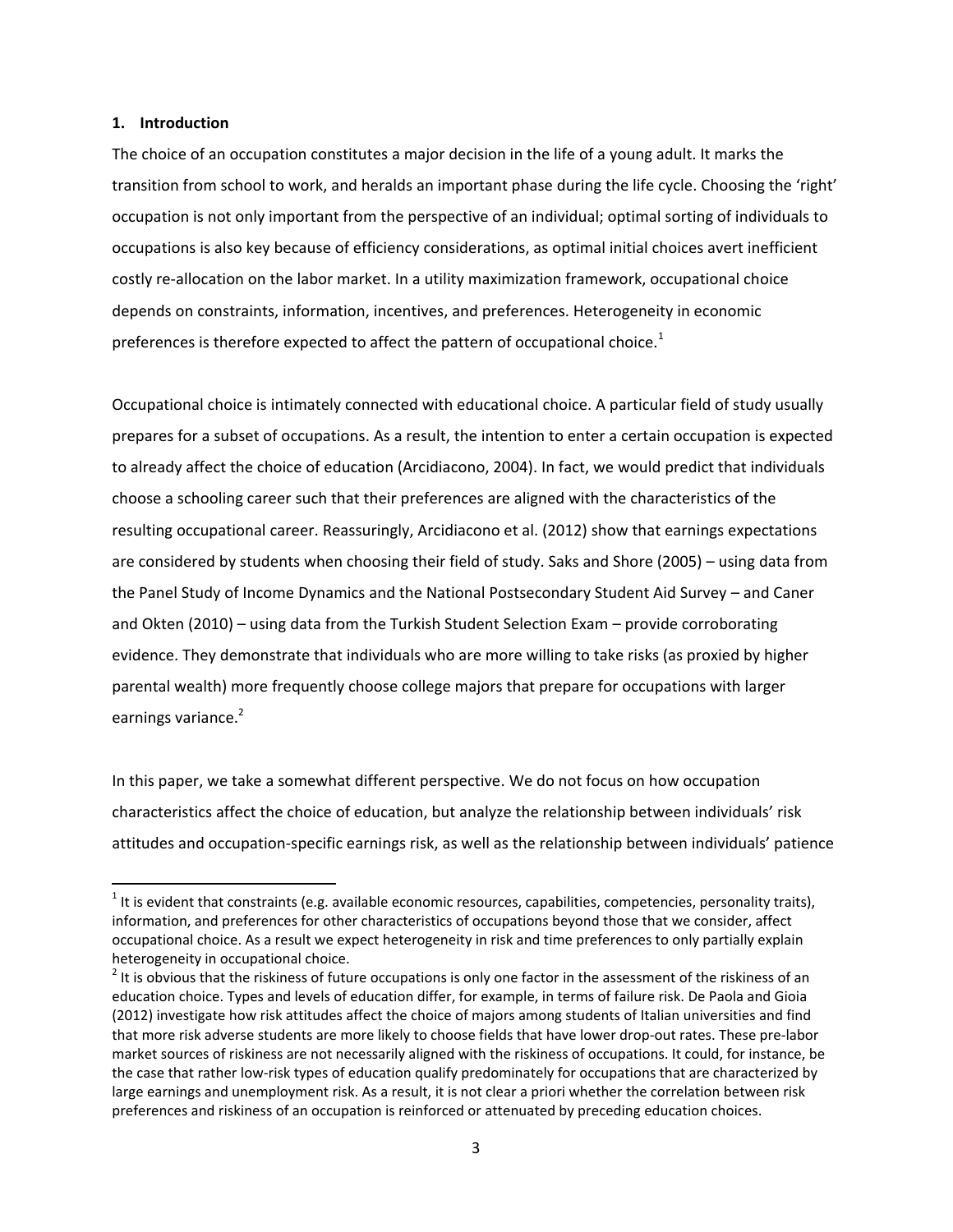and the slope of the earnings profile of the occupation they choose at the time when they have completed their education. The rationale behind our approach is the idea that the correlation between risk preferences (time preferences) and riskiness (wage profile) of an occupation is not entirely reflected by the correlation between risk preference (time preference) and type of education. This is because a specific field of study or type of education qualifies an individual to enter various occupations, which partly explains the large variance in earnings within a field of education (Weiss, 1970; Stark, 2007; Brunello & Cappellari, 2008). The sets of occupations that can be entered with a given educational background overlap, such that workers with different educational careers can enter the same occupation. In the Netherlands, the set of occupations individuals with a specific educational background can choose from is large in general (Heijke et al., 2003).

If economic preferences matter for occupational choice, individuals who are risk averse are expected to abstain from entering risky occupations. In fact, some studies have documented that the risk attitudes of workers are related to characteristics of the occupations they work in, such as fatality risk (DeLeire and Levy, 2004) or earnings risk (Bonin et al., 2007). Likewise, patient individuals should be attracted by occupations with steep earnings profiles and deferred compensation (Heckman et al., 2006). Previous studies typically document correlational evidence on the link between job attributes and workers' preferences, where preferences are often proxied by other variables such as wealth (for risk preferences) or smoking behavior (for time preference). A causal interpretation of these correlations requires that preferences are not entirely determined by systematic differences in occupational characteristics. Even though empirical evidence suggests that risk preferences are rather stable and change only gradually over the life-cycle,<sup>3</sup> skeptics have raised the concern that individuals observed in these studies have been potentially exposed for a long time to the attributes of the occupations they work in, such that their preferences have been shaped by the characteristics of the occupations. It is therefore important to assess whether the same pattern of correlations also holds for graduates from high-school, college and university who have just completed a study and who have not been exposed to the characteristics of their occupation for a long time.

 $^3$  Sahm (2012) shows that risk preference does change with age but reports significant rank correlation in the repeated measurement of risk preference. About three quarter of the variation in risk preference over time is explained by persistent differences in individual's risk preference. Meier and Sprenger (2010) show that the intertemporal correlation of time preference at the individual level is high, and that changes in time preference are unrelated to socio-demographic characteristics, labor market status, family composition or changes in income. In their study among children and adolescents aged 10 to 18 years old, Sutter et al. (2013) find that there is hardly any age variation in risk preference and patience.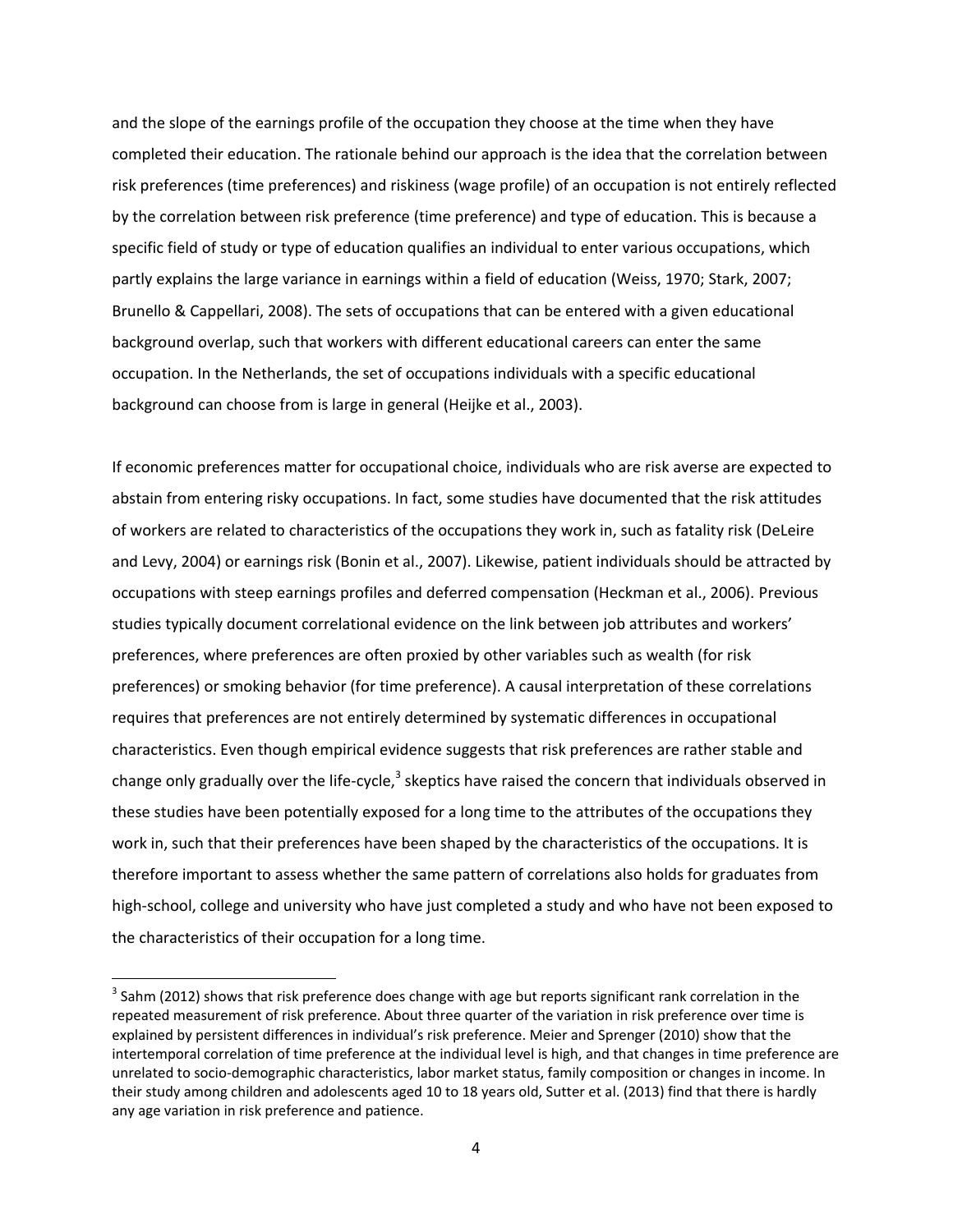In this paper, we therefore measure risk attitudes and patience directly among young individuals around the time that they make their occupational choice, and relate these preference measures to occupation attributes, such as earnings risk, employment risk and earnings growth paths. We rely on validated survey questions and scales that we introduced into a large survey of graduates in the Netherlands, the ROA School Leavers Survey. We first confirm the finding by Bonin et al. (2007) concerning the relation between risk attitudes and occupation-specific earnings risk. We measure, following McGoldrick (1995), this earnings risk by the occupation-specific standard deviation of the residuals from a Mincer earnings regression, using a large administrative earnings data from Statistics Netherlands (CBS). We deliberately use a different data source than our graduates survey to construct our measures of occupational characteristics because early career earnings are not likely to adequately capture the differences in lifetime occupational earnings risks and earnings profiles.<sup>4</sup> Moreover, individuals are likely to make choices based on information that is sampled from the distribution of earnings of the entire working population.

We extend upon previous studies discussed in Section 2 by including more detailed aspects of the wage risks by separating out employment risk and the mid-career earnings risk as a result of differential wage profiles – resulting from individuals' career choices – that could be occupation specific. We show that young entrants who are more willing to take risks are also significantly more likely to choose for occupations with a high mid-career earnings risk, and a high employment risk (as reflected by a high level of cyclical sensitivity, and a high risk of unemployment). Young entrants who are patient are more likely to sort into occupations with a steep earnings profile. We demonstrate the robustness of our findings to a number of alternative model specifications. In particular, we show that our findings are robust to controlling for field of study choice and graduates' ability, and to controlling for job characteristics and job disamenities that would otherwise invalidate our measure of earnings risk.<sup>5</sup>

Additional support for the hypothesis that occupational choice is affected by risk and time preferences derives from the finding that individuals whose preferences are not well aligned with the earnings risk

 $^4$  Bonin et al. (2007) construct their earnings risk measures based on wage information on the same sample of individuals whose risk attitudes are later related to the occupation they work in. Isphording (2010) and Pollmann et al. (2012) replicate the Bonin et al. (2007) study using earnings data from administrative files.

<sup>&</sup>lt;sup>5</sup> As discussed in Section 5.3, such job characteristics could result in compensating wage differences within occupations that affect occupation-specific variations in earnings, but are unrelated to the earnings risk of occupations.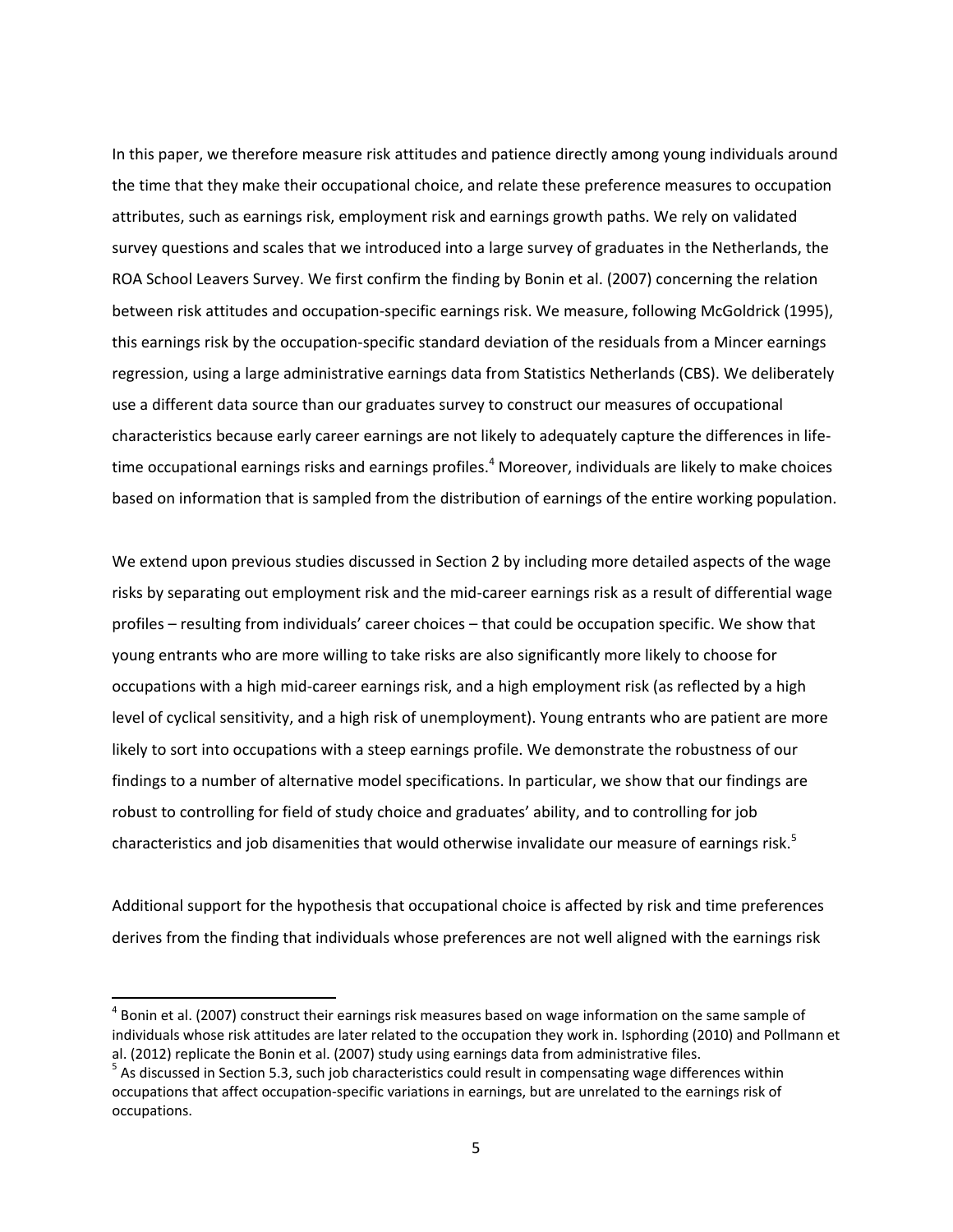and earnings profiles of their initially chosen occupation are more likely to switch towards an occupation that better matches their economic preferences.

This paper is organized as follows. In Section 2, we develop our conceptual framework and empirical strategy. We describe the data in Section 3, and present our main findings in Section 4. We then discuss robustness checks in Section 5 and investigate in Section 6 whether the quality of the alignment of economic preferences and characteristics of the occupation affects job mobility. Section 7 concludes.

#### **2. Conceptual framework and empirical strategy**

 $\overline{\phantom{a}}$ 

We build on the notion that occupations differ with respect to a range of characteristics including their riskiness and the steepness of the wage profile. Some occupations offer relatively high entry wages, but rather flat age-earnings profiles, while other occupations offer relatively low entry wages but high deferred payments, thereby generating steep age-earnings profiles. Likewise, occupations differ with respect to the variance of earnings. Information on the earnings profile of occupations and variance of earnings is available to young individuals in the Netherlands at rather negligible costs, so that we expect that they use this information when choosing which occupation to enter. For simplicity, and analogous to previous studies on occupational choice, we assume that riskiness and steepness of the wage profile are separable from other factors that affect occupational choice. We further acknowledge that individuals differ with respect to their risk preferences and time preferences. In our empirical analysis we calculate the earnings risk, employment risk and steepness of earnings profiles by occupation, and relate these occupational characteristics to the risk attitudes and patience of young graduates who recently entered in these occupations, using a regression framework, in which we also control for other factors that might affect occupational choice.

It is apparent that patient workers are expected to be more likely to sort into occupations with steep earnings profiles and deferred compensation (Heckman et al., 2006).<sup>6</sup> Munasinghe and Sicherman (2006) suggest such a link empirically. Using smoking as a proxy for impatience, they find that smokers in

 $^6$  Some studies have also related risk attitudes to wage growth, with mixed results. E.g., Shaw (1996) uses data from the US Survey of Consumer Finances to show that individuals who are more willing to take risks experience higher wage growth. However, Brudia et al. (2012) replicated her study using the same data as well as the German Socio-Economic Panel, the Spanish Survey of Household Finances, and the Italian Survey of Household Income and Wealth but did not find that risk attitude is connected with the wage growth.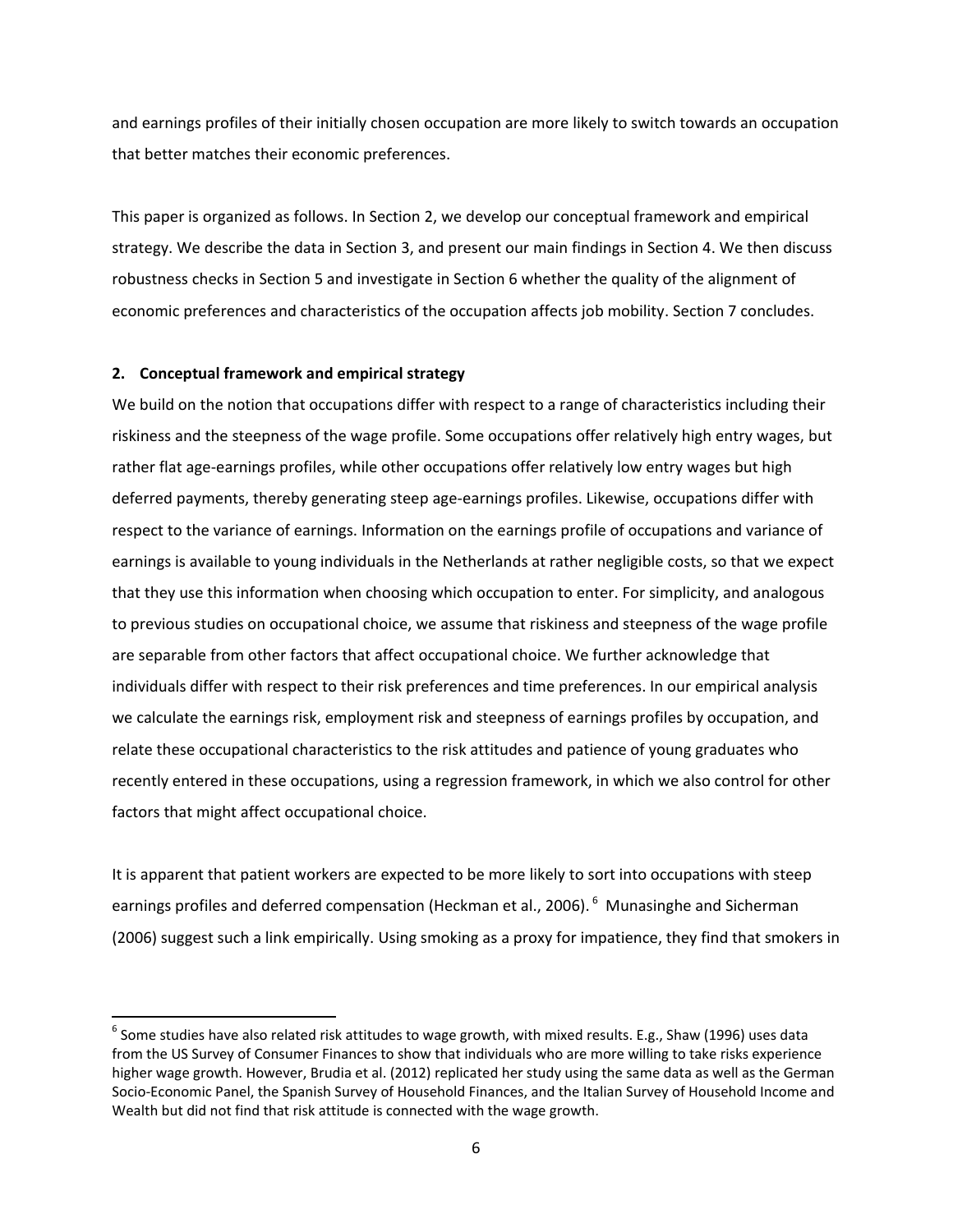the National Longitudinal Survey of Youth have flatter wage profiles.<sup>7</sup> In order to illustrate how sorting into occupations based on risk preferences works, consider the following simplified framework in which workers sort into occupations based on risk preferences. Suppose that occupations can be ranked according to riskiness and that workers can be ranked according to their risk preferences. For simplicity, assume that a fixed number of *n* workers, who only differ with respect to their risk preference, can work in each occupation. Since risk averse workers prefer the least risky occupation ceteris paribus, they command a compensation for working in riskier occupations. The theory of compensating wage differentials predicts that a reward is offered for working in a risky occupation. If employers cannot observe workers' risk preferences, this reward will be the same for all workers in a given occupation. This premium makes the last worker (i.e. the *n*th worker) who is attracted into the occupation indifferent to working in the next less risky occupation (see also Hartog, 2011). Sorting into occupations based on risk preferences will then result because the workers who are more willing to bear risk than the *n*th worker will opt for the riskier occupations and collect the premium that more than compensates them for the risk.

Using US Census data, King (1974) was probably the first to provide empirical evidence that expected earnings are higher in occupations that entail higher earnings risks. King (1974) also showed that individuals who are more willing to take risks (as proxied by higher parental wealth) work in riskier occupations. Bonin et al. (2007) find corroborating evidence in their analysis of data from the German Socio-Economic Panel Study (SOEP). They document the existence of a wage premium in occupations with higher earnings risk, and report a positive correlation between earnings variance in occupations and the risk attitudes of individuals who have been working in these occupations. See also Guiso and Paiella (2005) for related evidence using the Italian Survey of Household Income and Wealth. Evidence for a correlation between risk attitudes and other risky facets of occupations, such as fatality risk, has also been provided (e.g., DeLeire and Levy, 2004).<sup>8</sup>

 $^7$  Antecol and Cobb-Clark (2010) find that willingness to work hard, impulsivity, and the tendency to avoid problems of young respondents (aged 18-28) to the US National Longitudinal Study of Adolescent Health are related to sorting into occupations that are characterized by a larger share of male workers and higher average wages. Their measure of impulsivity is related to time preferences but arguably captures present-bias rather than patience (Vischer et al., 2012).

 $^8$  Studies also provide evidence for a positive relation between willingness to take risks and the decision to become self-employed (e.g., Caliendo et al., 2010; Cramer et al., 2002; Ekelund et al., 2005).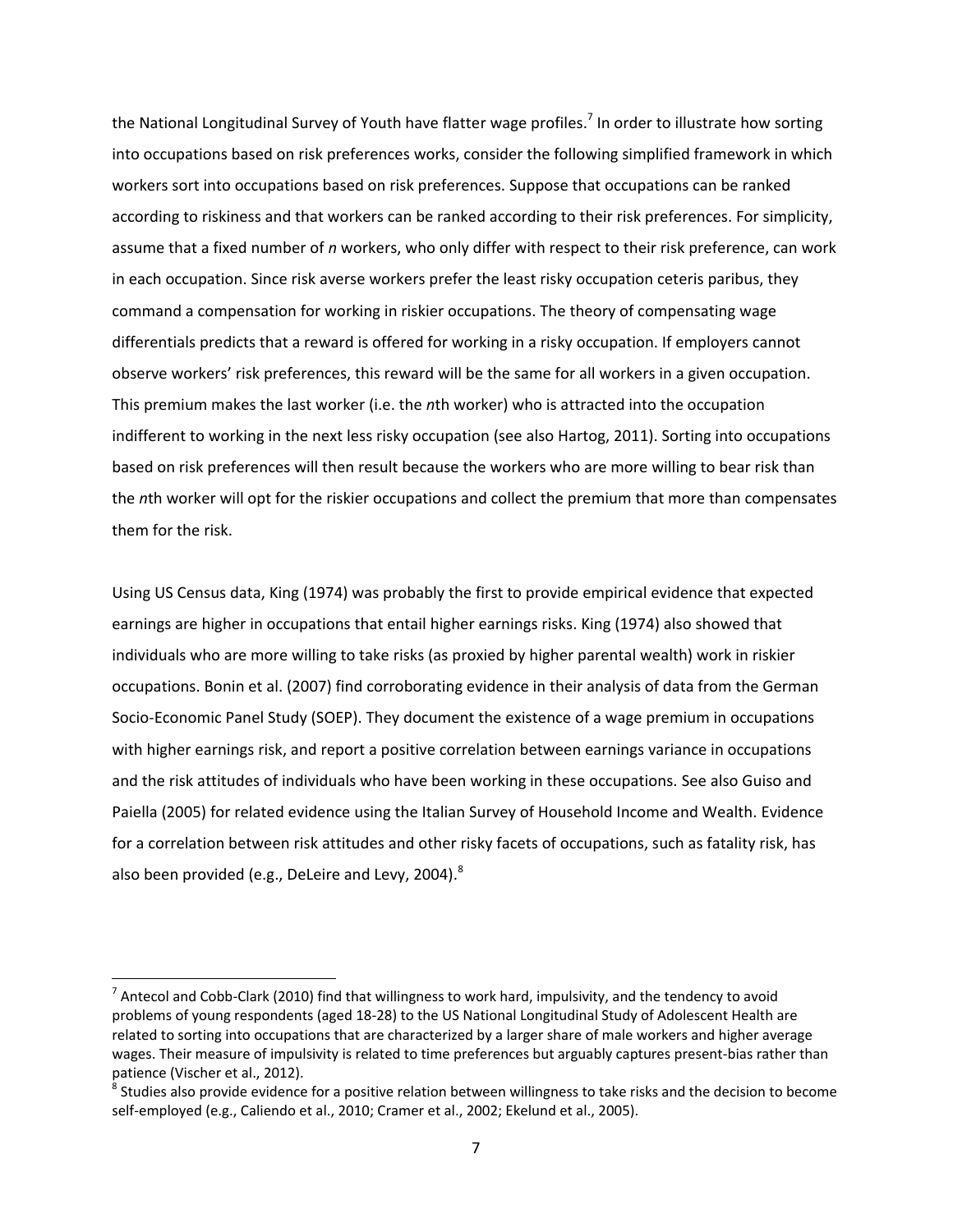In this paper we study how graduates' risk attitudes relate to their choice of occupation. In contrast to most other studies, we measure preferences directly rather than use proxies such as smoking behavior or parental wealth. We characterize the riskiness of occupations by the cross-sectional earnings risk and the employment risk. As argued by King (1974), these are two key dimensions to occupational income uncertainty. Employment risk determines the expected length of employment spells and hence contributes to the variance of life-time earnings. Among those who are working, the cross-sectional variation in earnings within an occupation partly reflects the distribution of quality of job matches, and partly the distribution of shocks. Both are sources of the earnings risk an individual faces. This is particularly evident from the point of view of a labor market entrant who has no prior information about the draw from the job match quality distribution. But even if pre-labor market human capital or ability contain some information about the likelihood of ending up in particular ranges of the wage distribution in an occupation, individuals cannot predict their earnings perfectly based on human capital characteristics, even after controlling for ability (Weiss, 1970; Arcidiacono, 2004) and educational choice. In a robustness check, we abandon the assumption that individuals have absolutely no idea about the range of the wage distribution they will end up in, and control for young graduates' abilities.

We assume that individuals who enter the labor market can observe wages of workers in the economy. They can thus infer the variances of the cross-sectional earnings distributions within occupations (just like the econometrician does), and take these as proxies for the occupational earnings risk. There is in fact evidence that students are able to make good earnings prediction when they make their schooling and occupational choice decision (Webbink & Hartog, 2004), and that students know more about the distribution of earnings at the end of the schooling career than in their first year of study (Betts, 1996). Students have also been shown to anticipate wage distributions, and to expect compensation for wage risk (Schweri et al., 2011). In the Netherlands, wage information is provided with the intention to facilitate occupational choice of young individuals. For example, the Ministry of Education, Culture and Science finances an internet platform to assist the choice of education and occupation, which provides wage information (e.g., www.studiekeuze123.nl). Independent commercial platforms that provide such information also exist (e.g., www.keuzegids.org). Dutch magazines such as Intermediair and Elsevier publish (in print and on their website) wage information by occupation on a regular basis, including average, median and maximum wage, as well as wage growth in the recent past and wage prospects by tenure length. Hence, we can safely assume that young individuals have access to information on wage and employment prospects to help them make their study and occupational choice.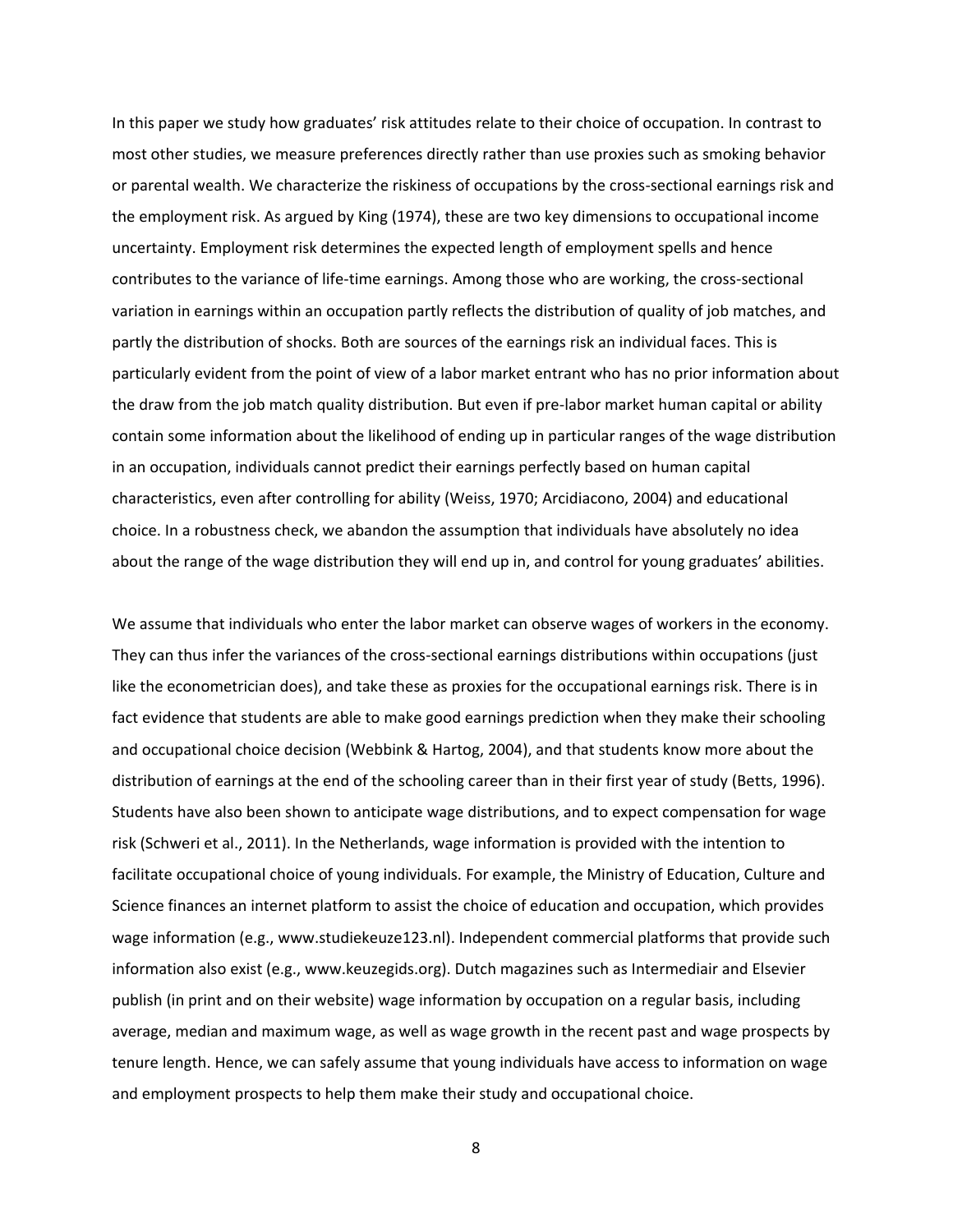One might raise the issue that educational choice and occupational choice are intertwined. However, the existence of the information platforms that target students and labor market entrants already indicates that occupational characteristics affect the choice of education that prepares for the preferred occupation. This already preempts the potential criticism that educational choice completely determines the choice of occupation while occupational characteristics play no role at all. There are additional objections against the concern that the riskiness of occupations plays no role once education is completed. As we already explained in the introduction, the set of occupations individuals who have completed education in a specific field can choose from is relatively large (Heijke et al., 2003). Moreover, the variance in earnings within field of education is large (Brunello & Cappellari, 2008). We will report corroborating evidence from a robustness check, in which we condition on the completed field of study, and show that risk attitudes are significantly related to the occupation choice.

In our empirical analysis, we construct two measures of occupational risk, which we explain in greater detail below (Section 3). First, following McGoldrick (1995) we construct a measure of occupation specific earnings risks as the standard deviation of the residuals from a Mincer earnings regression in an occupation. In our estimation, we rely on administrative earnings data from a large representative sample of the Dutch population. Our regression to calculate the occupational earnings risk includes occupation fixed-effects so that our earnings risk measure reflects unsystematic variations in earnings that are unrelated to compensating wage differentials across occupations. We also construct a measure of mid-career earnings risk that follows the same approach but is based on estimates from the subsample of workers aged 40-49. Second, we use two measures of occupation-specific employment risk, acknowledging that occupations differ with respect to the sensitivity to business cycles as well as with respect to unemployment risk in general. The first measure reflects the changes in employment levels of an occupation across the economic cycle, and is as such a broad measure of cyclicality, whereas the second one is the more narrowly defined unemployment risk for a given occupation. We conjecture that young labor market entrants with low willingness to take risks sort into occupations which are less risky in terms of earnings risk, mid-career earnings risk, cyclical sensitivity, and unemployment risk.

Previous studies (e.g., Bonin et al., 2007) have found a relation between earnings risk and risk attitudes, but arguably do not shed light on the causal nature of this relationship. First, the wage structure might be endogenous. Principal-agent theory, for example, implies that the optimal incentive contract entails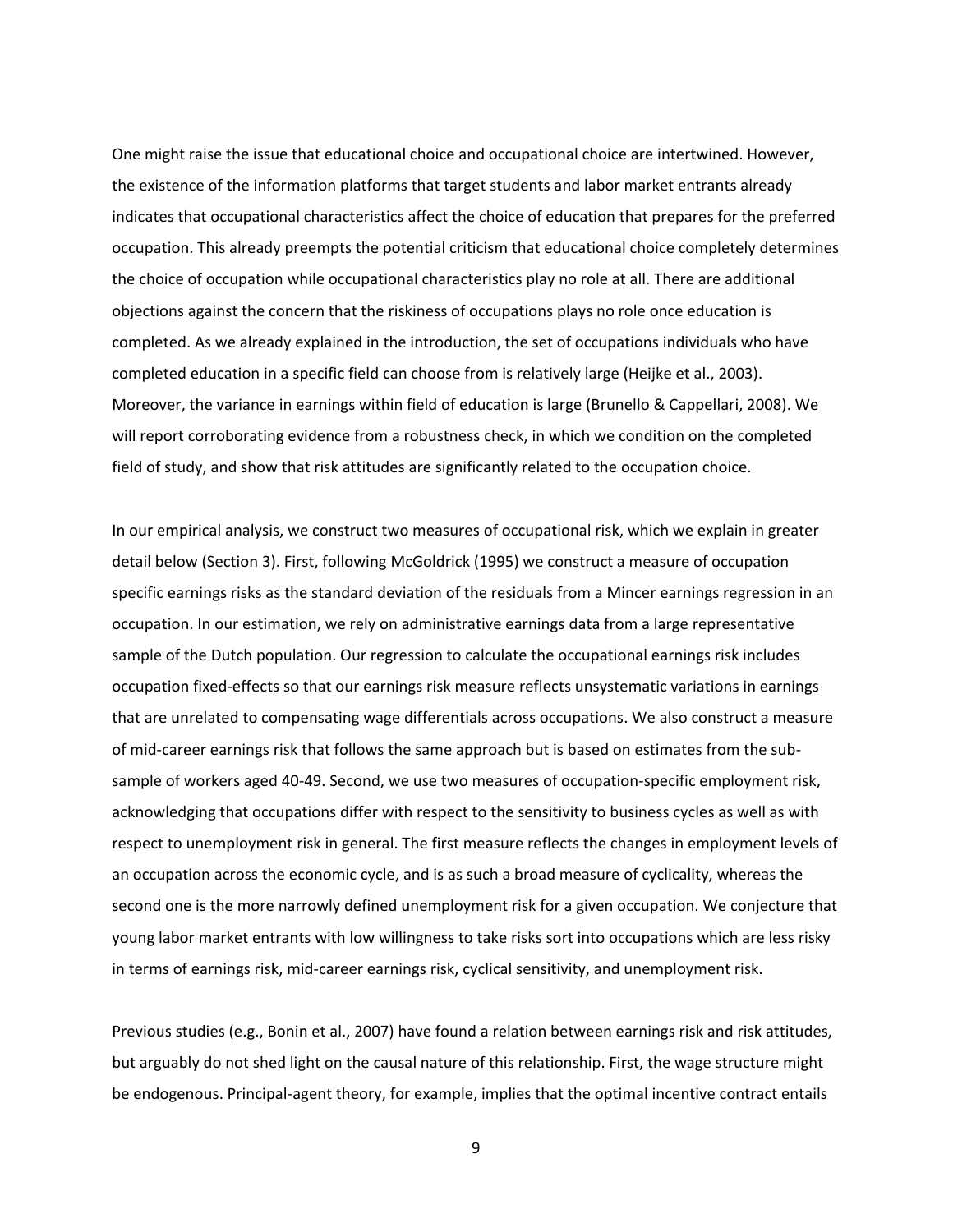more variable pay the more willing agents are to take risks. Hence, wages might become more variable in occupations that employ less risk averse workers. Second, if risk attitudes are malleable and shaped by experience and exposure, those who have been working in risky occupations might become more willing to take risks. In our analysis of recent graduates, we can basically rule out that the first mechanism of endogenous wage structures drives the correlation between earnings risk and risk preferences. In addition, exposure effects could definitely be ruled out if we observed workers before they start working in their chosen occupation. However, we only elicit the risk attitudes of school leavers and graduates shortly after they have entered the labor market. Yet, our results are clearly meaningful if risk preferences were either completely stable or changed only slowly over time.

While evidence on the stability of risk preferences is still rather scarce, it clearly indicates that risk preferences are rather stable and change only very gradually over the life course, but that risk attitudes are measured with error. For example, the correlation between answers to the general risk question in the German Socio-Economic Panel Study, i.e., the same risk measure that we use in our analysis, over a horizon of eight years (2004-2012) is 0.46. This correlation although clearly below 1, indicates a high degree of stability, because measurement error drives the correlation down. Dohmen et al. (2010) showed, for example, that the test-retest correlation for this risk measure, i.e. the correlation between responses to the same question in interviews that are 2 to 6 weeks apart, is 0.62 and 0.6 in two independent samples. This correlation remains even when controlling for the few important life events that might be expected to change risk attitudes, such as death of partner or job loss. This is an important finding as it refutes the concern that labor market entry per se, which might be regarded as a major life event, could potentially affect young individuals' preferences. Beauchamp et al. (2011) found a testretest correlation for the same measure of 0.62 within a sample of Swedes. These consistent findings of a correlation in answers of about 0.6 over very short intervals, during which the underlying preference parameter arguably remains constant, suggest that measurement error drives the correlation down from 1 to 0.6, even if risk preferences do not change. Judged against this benchmark, a correlation that remains stable around 0.5 after 1 to 8 years implies that risk attitudes change only slowly over longer time horizons. This evidence is consistent with the findings by Sahm (2012), who, uses data from the 1992-2002 waves of the Health and Retirement Study and finds that persistent heterogeneity in risk attitudes accounts for roughly 70 percent of the variation in risk attitudes. She documents a modest decline in willingness to take risk with age for cohorts born between 1931-1947.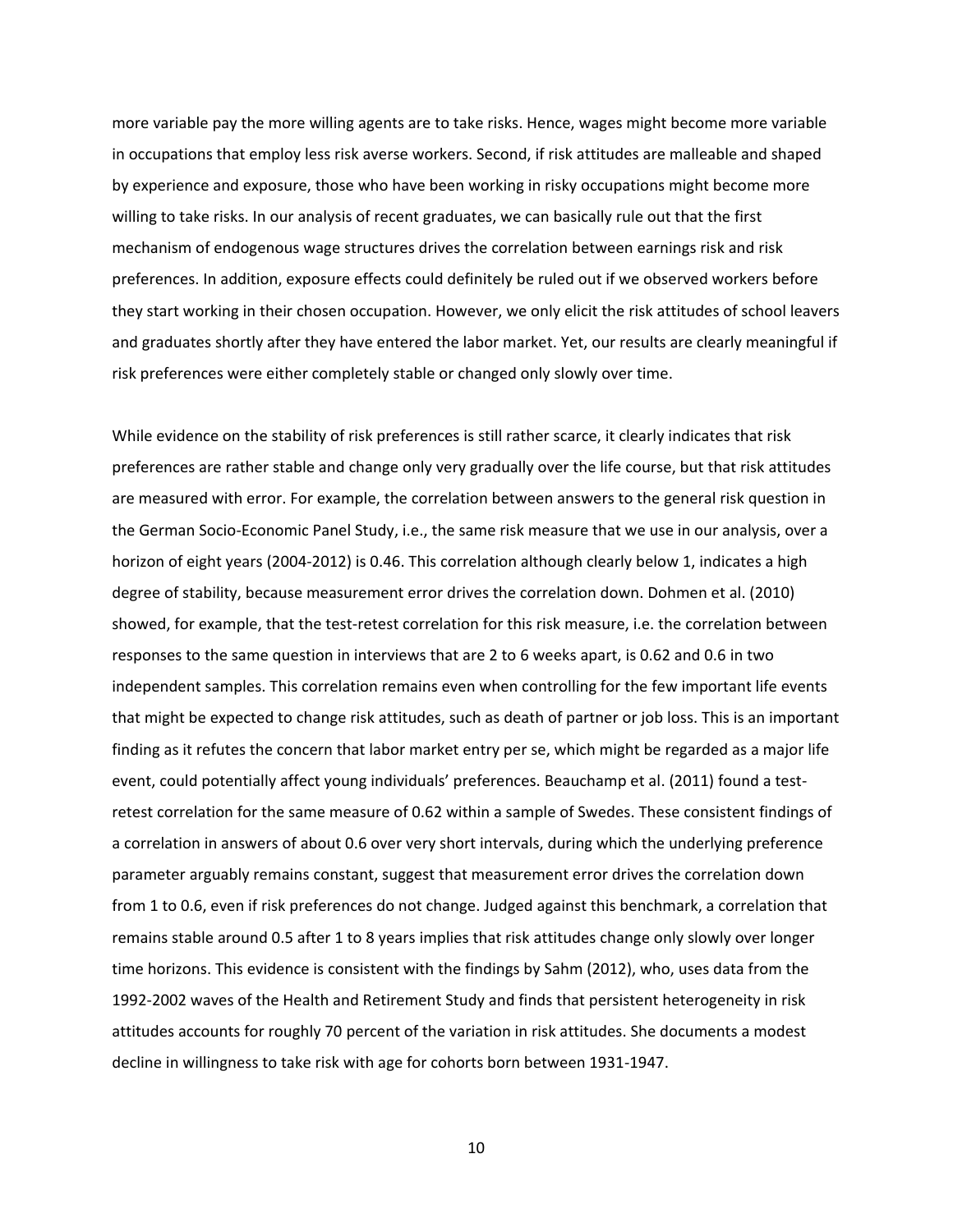Given the evidence on the relative stability and only gradual malleability of risk preferences, our focus on graduates around the time they make their occupational choice has the advantage that we can dismiss the conjecture that a strong correlation between risk attitudes and the riskiness of occupations is driven by exposure effects. It also makes us confident that the relation between patience and the steepness of earnings profiles is not the result of a process of endogenous preference formation.

#### **3. Data and measurement**

 $\overline{\phantom{a}}$ 

#### **3.1.Occupation and economic preferences of graduates**

We measure economic preferences of respondents to the ROA School Leavers Survey, a nationally representative survey of graduates in all fields and at all levels of education in the Netherlands. The graduates in our survey thus either have just obtained a university, college or high-school degree, or a diploma at a lower level of education. They can then either enroll in subsequent education (usually at a higher level) or enter the labor market. Respondents were first interviewed by way of a postal survey in autumn 2008, one and a half years after having left school. The survey includes information on schooling choices and programs, and current activity. In total almost 40,000 graduates participated in the survey. At the time of the survey, about 60% of all graduates have enrolled in a subsequent study and about 40% have entered the labor market. For those who have entered the labor market, information on the current occupation is gathered. We use a classification of occupations that reflects both the level and the field of occupation, and categorize 44 occupations at a level of aggregation comparable to the ISCO 2 digit classification. One year later, in autumn 2009, we conducted a web-based follow-up survey. That survey contained a large battery of questions on non-cognitive skills, among which risk attitude and time preference. About 6,700 individuals participated in the follow-up survey.<sup>9</sup> We restrict the analysis to graduates who are 35 years old or younger, who have a paid job, and who obtained their degree through the regular track.<sup>10</sup> This leaves us with 4,584 young individuals. Their age depends on the educational track they followed. On average, they are 23 years old. Sample statistics are reported in Table A.1 in Appendix A.

 $^9$  About 20,000 individuals indicated they would be willing to participate in a follow-up survey and provided their email address. The probability of taking part in this web-survey is unrelated to the graduates' risk attitude and the earnings risk of the occupation in which they work.

 $10$  We exclude individuals who obtained their degree through a dual track or part-time study because they combine study with paid employment and have therefore been exposed to characteristics of a particular occupation during their study.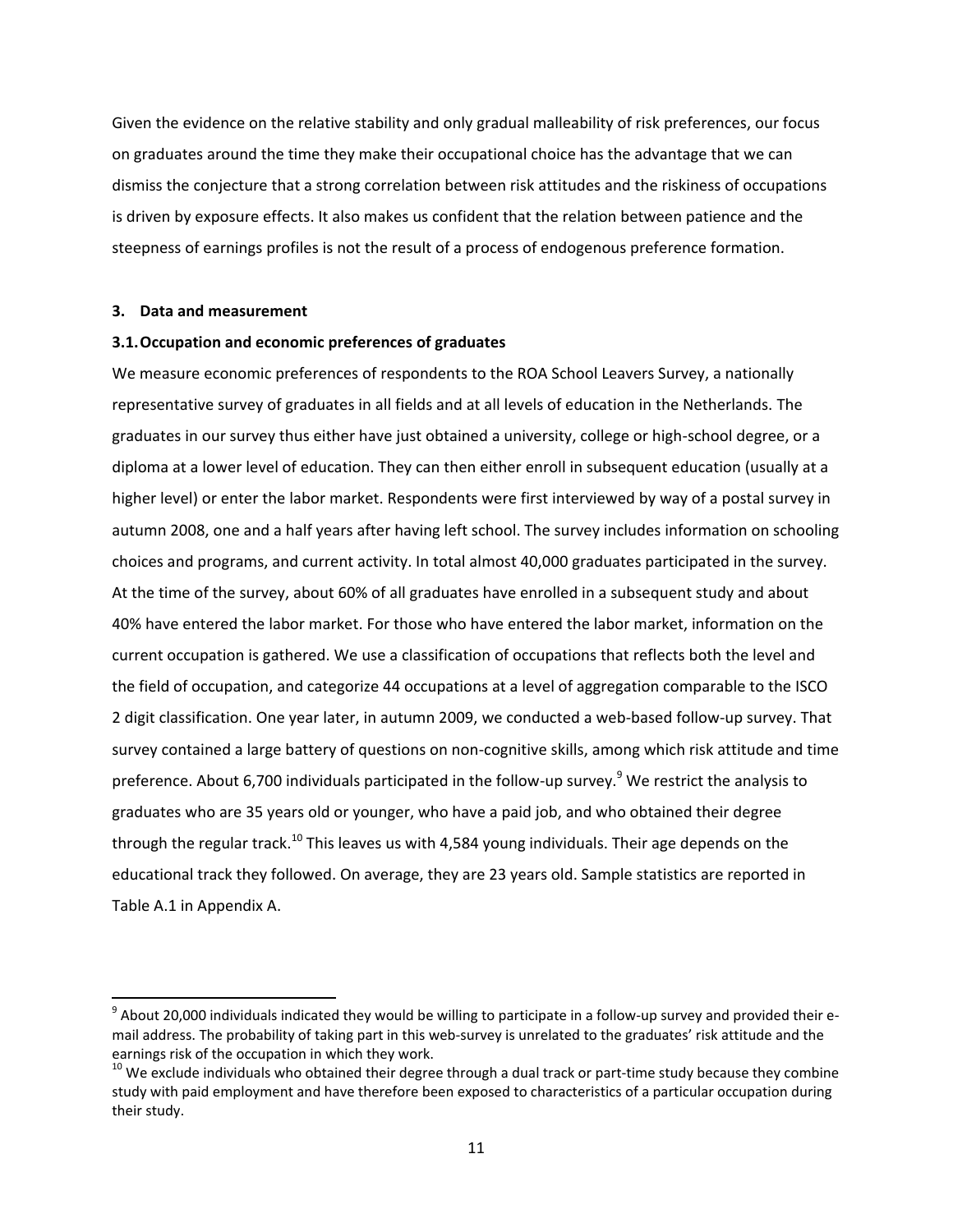Risk preference is measured in the follow-up survey using a survey question in which graduates have to rate how willing they are to take risks in general on a scale from 0 ('not at all willing to take risks') to 10 ('very willing to take risks'). This self-reported risk attitude has been shown to correlate significantly with risk-taking in lottery choice experiments (Dohmen et al., 2011), as well as with survey respondents' willingness to choose for a lottery voucher with unsecure outcome rather than a voucher with a safe pay-off as compensation for their participation in a survey (Fouarge et al., 2012). Because stated risk attitudes might capture domain-specific aspects (see Weber, 2001), we also use a domain-specific version of this question that asks how people would rate their willingness to take risks when it comes to their career.<sup>11</sup> Our results are based on this career risk question, but we show that they also hold when we use the general risk question.<sup>12</sup>

We measure graduates' patience using one question from the validated Consideration of Future Consequences Scale from Strathman et al. (1994). This scale has previously been used by Borghans and Golsteyn (2006) and Webley and Nyhus (2006) to measure time discounting. Although the original scale has 12 items, we included the item that best captures the intertemporal trade-off (highest factor load in the scale) in our graduate's survey. In a range from 1 ('disagree completely') to 7 ('agree completely') our respondents could report to what extent they agree with the following statement: "I often work on things that will only pay off in a couple of years". $^{13}$ 

Our data also include a quantitative question to elicit people's discount rate. The wording of the question is: "Imagine you are offered an amount of money. You can choose to receive the money now or after exactly one year. If you want the money now, you would receive  $\epsilon$  1,000. How many euro's would you need in order to choose to receive the money in one year time only? € ... in one year time rather than € 1,000 now." However, it seems that a substantial fraction of the respondents had difficulties with the question (see also Peters et al., 2006): 620 graduates have implied annual discount

 $11$  Dohmen et al. (2011) show that the domain-specific risk questions are the best predictors of behavior in the specific domains, but that only the general risk question predicts behavior in all domains.

 $12$  As the 2008 main survey included the question on the willingness to take risks for a subsample of the graduates, we have two measures of risk preference. We find that the correlation between the willingness to take risk in the 2008 and 2009 survey is high (0.57) and significant, which is in line with findings from Beauchamp et al. (2011) and Dohmen et al. (2010). The intertemporal correlation in risk attitude among graduates who are still in education, and whom we excluded from our analyses, is not statistically different from that in our estimation sample.

 $13$  The correlation between patience and general risk attitude is 0.036 and significant at the 5% level. The correlation between patience and career risk attitude is 0.052 and significant at the 1% level.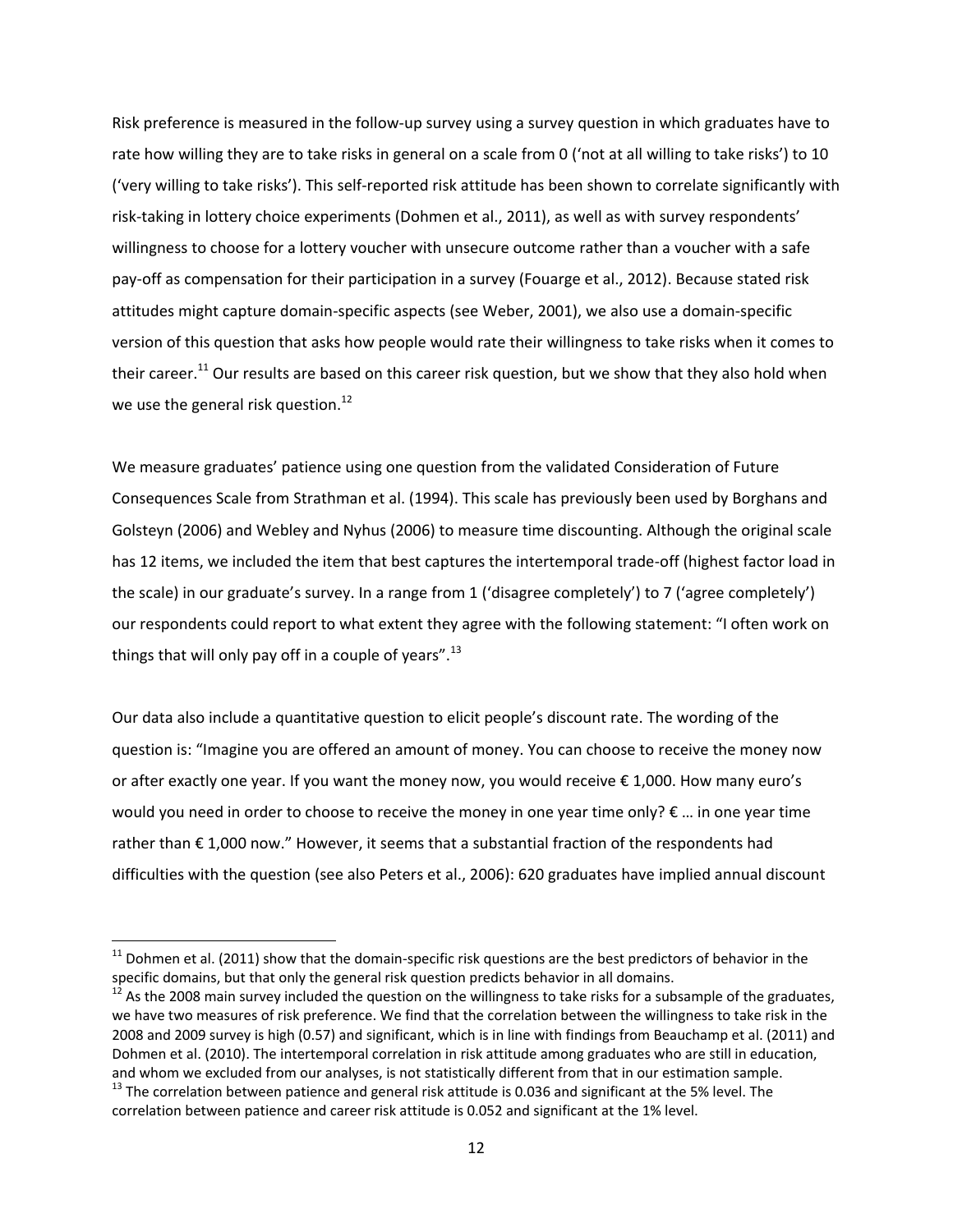rates that are negative or exceed 250%.<sup>14</sup> For this reason, we prefer the survey measure of patience rather than the annual discount rate that is implied by the answer to the quantitative survey question. Excluding these graduates with negative or excessive implied annual discount rates, we find that the correlation between the patience measure and the implied discount rate is negative (-.044), and significant at the 1% level: people who are more patient have a higher discount rate. Using the measure of the annual discount rate instead of patience does not seem to affect our results.

#### **3.2.Occupational earnings risk**

 $\overline{a}$ 

Following McGoldrick (1995), we measure the occupational earnings risk as the variation in the occupational specific residuals from a Mincer earnings regression. However, unlike Bonin et al. (2007), we do not derive the occupational earnings risk from the set of individuals for which we measure the economic preferences since using the contemporaneous earnings information of graduates would lead to obvious issues of endogeneity, and selection into the labor market since graduates, depending on their educational level, might face different choice sets (we deal with this in Section 5.2). Rather, we base our estimation of the earnings regression on a representative sample of the Dutch working population: we use the Dutch administrative earnings data from Statistics Netherlands matched at the individual level to the Dutch Labor Force Survey.<sup>15</sup> The data contain representative wage earnings information of 172,000 individuals aged 20 to 59 and cover the period 2001-2007. Young graduates in our survey arguably sampled the earnings information from the same underlying distribution during the period in which they shaped their wage expectations and thought about their occupational choice.

We regress the log hourly earnings on gender, age, age squared, year dummies, 27 educational dummies that reflect combined level and field of study<sup>16</sup>, and 44 occupational dummies. Our first measure of the occupational earnings risk is the occupation-specific standard deviation of the residuals from this earnings regression. This measure reflects the extent of earnings uncertainty over the

 $14$  Note that the implied rate of return an individual requires to wait for one year to receive the delayed payoff rather than the immediate payoff only equals the discount rate under additional strong assumptions, such as the linearity of the utility function and a set of other assumptions that have to be made to arrive at the discounted utility model (see Frederick et al., 2002).

<sup>&</sup>lt;sup>15</sup> This is necessary as the administrative data do not include information on occupation or education level and field. We exclude individuals who are self-employed, have a wage lower than the minimum wage, or have been employed for less than three months.

 $16$  This allows us to control for the education-occupation match.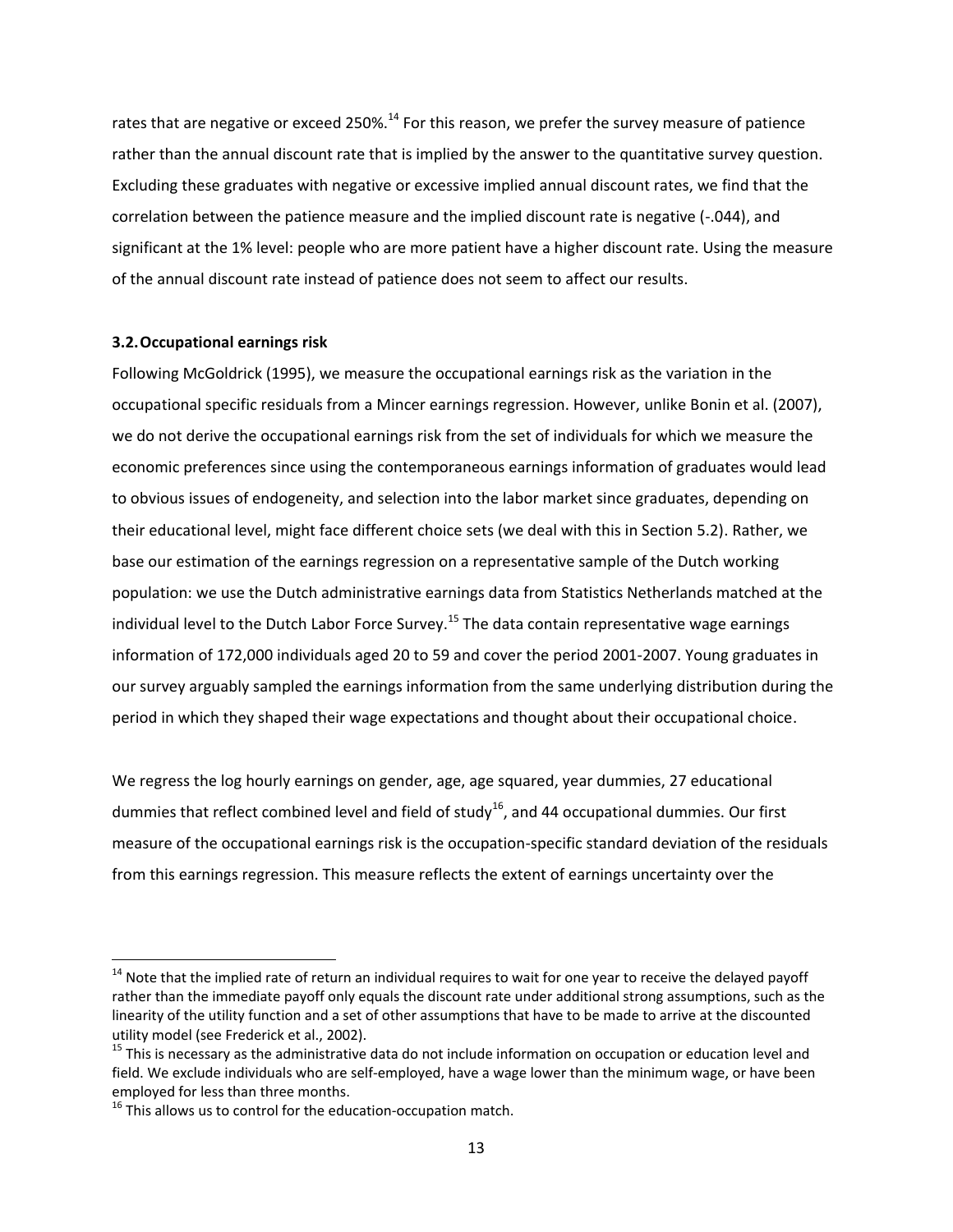complete earnings distribution within occupations.<sup>17</sup> As found in previous studies for the US (King, 1974; Murphy & Topel, 1987) and Europe (Hartog et al., 2003)<sup>18</sup> the earnings risk correlates positively with the log hourly earnings (the correlation in our data equals 0.267 and significant at a 10%-level) suggesting individuals working in more risky occupations require compensation in terms of a higher wage.

As the above measure of earning risk comprises all wage information across the entire career of workers who currently work in a particular occupation, the measure also reflects heterogeneity in occupationspecific life-time earnings profiles. An arguably cleaner measure of the earnings risk of an occupation is the earnings risk at mid-career. This is calculated as the occupation-specific standard deviation of the residuals from the above regression, but for individuals in the age group 40–49. The occupation specific standard deviation of the residuals at age 40-49 measures differences at a later stage in the career. In essence it charts the development of wages in an occupation, which is related to the steepness of the wage growth and the accumulated earnings risk in an occupation. It is related to the increasing difference with age between high and low wages within occupations. Both earnings risk measures are matched to the ROA School Leavers Survey using the occupational code. Young individuals with low risk attitude are expected to sort into occupations with low earnings risk and low mid-career earnings risk.

#### **3.3.Occupational employment risk**

 $\overline{\phantom{a}}$ 

Occupations also differ with respect to the sensitivity to business cycles and unemployment risk in general. We have two measures of such an occupation-specific employment risk. The first one captures the changes in employment levels of an occupation across the economic cycle, and is as such a broad measure of cyclicality, whereas the other one is the more narrowly defined unemployment risk for a given occupation.

The cyclical sensitivity of occupations measures the extent to which employment within each occupation fluctuates over the business cycle. It accounts for the extent to which employment in specific occupations varies with changes in employment at sector level over the years (Appendix B). This indicator captures occupation-specific uncertainties in employment probabilities and its resulting effect

 $17$  As an alternative measure of the earnings risk we used the estimated interquartile range: a larger estimated interquartile range for a particular occupation would reflect the high earnings risk of that occupation. The method has the advantage that the effect of covariates can vary at different points of the earnings distribution. We replicated our findings using this measure and found qualitatively similar results to those presented here.  $18$  See Hartog (2011) for a review of this literature.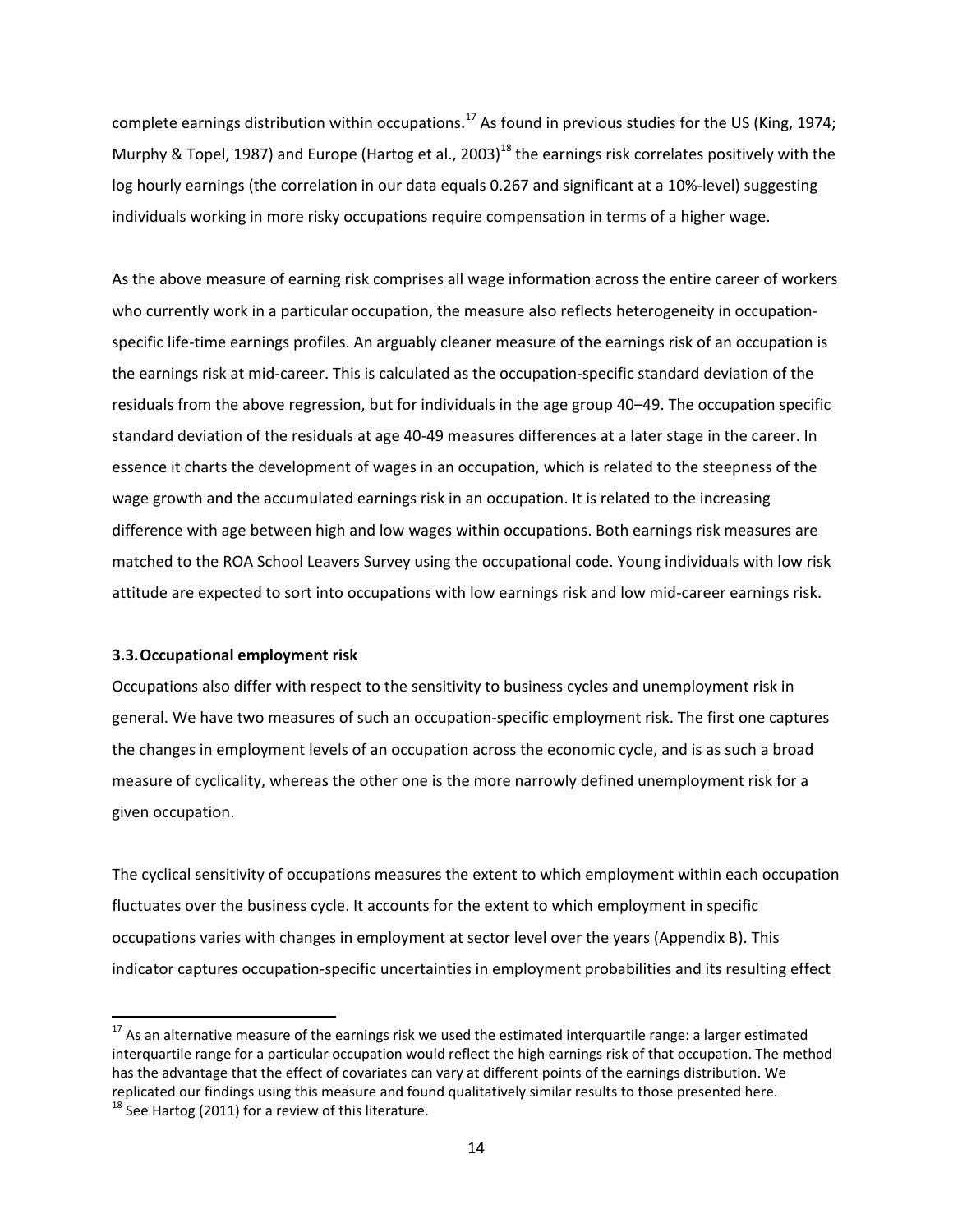on expected earnings, but, more importantly, it reflects a psychological component of the occupational specific risk: that of not being able to find employment in one's occupation. This indicator is calculated for 44 occupations using the Dutch Labor Force Survey for the years 1987–2008. The data consist of more than 300,000 individuals aged 15-64. The indicator for cyclical sensitivity is matched to the ROA School Leavers Survey by the occupational code. The correlation between an occupation's cyclical sensitivity and the earnings risk is 0.273 and significant at the 10%-level. Young individuals with low risk attitude are expected to sort into occupations with low cyclical sensitivity.

We complement this measure of cyclical sensitivity with a measure of unemployment risk, i.e., a measure of the occupation-specific probability of experiencing unemployment. It is calculated as the predicted probability of experiencing a transition from employment to unemployment using a Probit model that controls for gender, age, age squared, education dummies, year dummies, and occupational dummies. This predicted probability is calculated for our 44 occupations using the Dutch Labor Supply Panel, the longest representative panel dataset in the Netherlands. With this biennial panel, we observe individuals' transitions from employment to unemployment between two years. Although the panel started in 1985, information on occupation is only available as from 1994. We use the 1994–2008 waves of data for our computations, with about 11,200 persons in the age group 20-59.<sup>19</sup> The predicted unemployment risk is matched to the ROA School Leavers Survey by the occupational code. This indicator reflects the monetary but also the psychological costs associated with unemployment. The correlation between unemployment risk and the earnings risk is not statistically significant.<sup>20</sup> Young individuals with low risk attitude are expected to sort into occupations with low unemployment risks.

#### **3.4.Occupational earnings growth**

 $\overline{\phantom{a}}$ 

To capture the steepness of the age-earnings profile, we construct an earnings growth measure. We calculate the earnings growth for each occupation as the difference in mean log earnings for the age group 40–49 and the age group 20–29. We do this using the same data as is used to calculate the occupational earnings risk. Young individuals who are patient are expected to sort into occupations with steep earnings profiles.

<sup>&</sup>lt;sup>19</sup> We have about 25,000 persons-year observations. Note that we also use the 2006 and 2008 waves of the Dutch Labor Supply Panel in Sections 4 and 5.

<sup>&</sup>lt;sup>20</sup> There are at least two reasons for the lack of significant correlation between the two risks. Firstly, the unemployment risk is estimated from a smaller sample, and thus, possibly, with less precision. Secondly, the earnings risk is estimated solely on a sample of employed individuals, and therefore – contrary to other studies (e.g. Murphy & Topel, 1987) – does not include the earnings risk that follows from losing employment.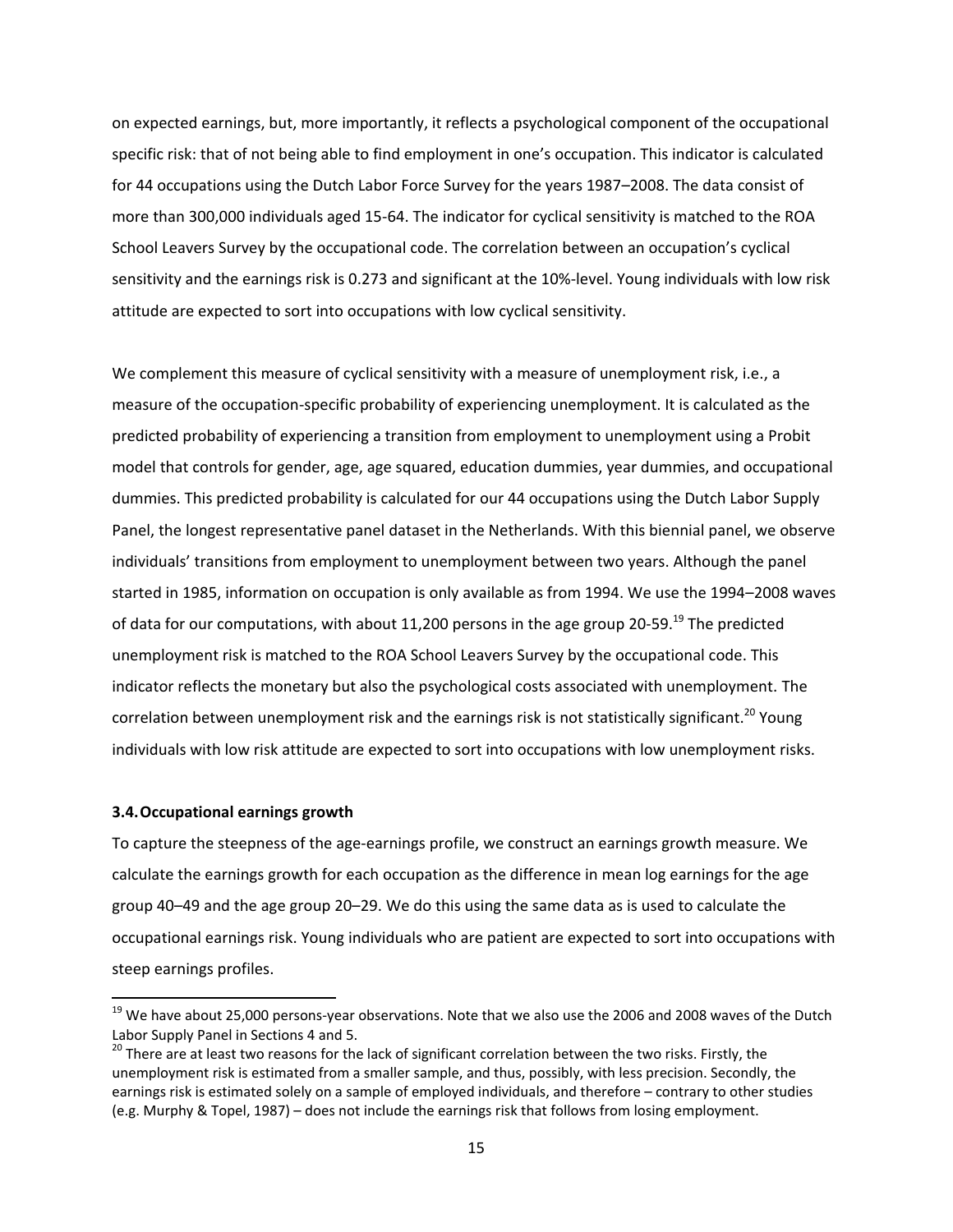#### **4. Results**

 $\overline{\phantom{a}}$ 

#### **4.1.Risk attitude and earnings risk**

Figure 1 graphically shows the relationship between risk attitudes and the riskiness of occupations. The different charts show positive relationships between the average risk attitudes of graduates who opted for a particular occupation (depicted on the horizontal axis) and our measures of earnings risk (Chart A), mid-term earnings risk (Chart B), cyclicality (Chart C), and unemployment risk (Chart D). Each occupation is represented by a circle, the surface of which reflects the size of the occupation.<sup>21</sup> The solid line shows the prediction of linear regression of the respective earnings measure on risk attitudes of graduates working in the occupation (i.e., the regression line is weighted by the size of the occupation).

Chart A shows a positive relationship between our measure of occupational earnings risk, which is based on the distribution of wages among 20 to 59 years-old workers, and career risk attitudes of graduates. We also found this relationship when we consider the general risk question (Figure C.2 in Appendix C). This earnings risk measure can be interpreted as the perceived earnings risk if graduates sample information on earnings over the whole distribution of earnings. The earnings risk of an occupation around mid-age, when careers outcomes have manifested themselves, is depicted in Chart B, in which the earnings risk of 40-49 year olds is used, rather than that for the whole age population within an occupation. Both charts show a significant and positive relation suggesting that graduates who are more willing to take risks in their career indeed sort into occupations that are associated with a large earnings risk.<sup>22</sup>

<sup>&</sup>lt;sup>21</sup> All positive relationships documented in the figure are robust to the exclusion of small occupations with less than 30 observations. In total 14 occupations have fewer than 30 observations.

 $22$  Figure C.1 in Appendix C relates career risk attitude to the average wage within each occupation. Similar to Bonin et al. (2007), the figure shows a positive relationship (see also Le et al., 2010). The correlation between the average wage and our measure of earnings risk is positive (0.313) and significant at the 1%-level.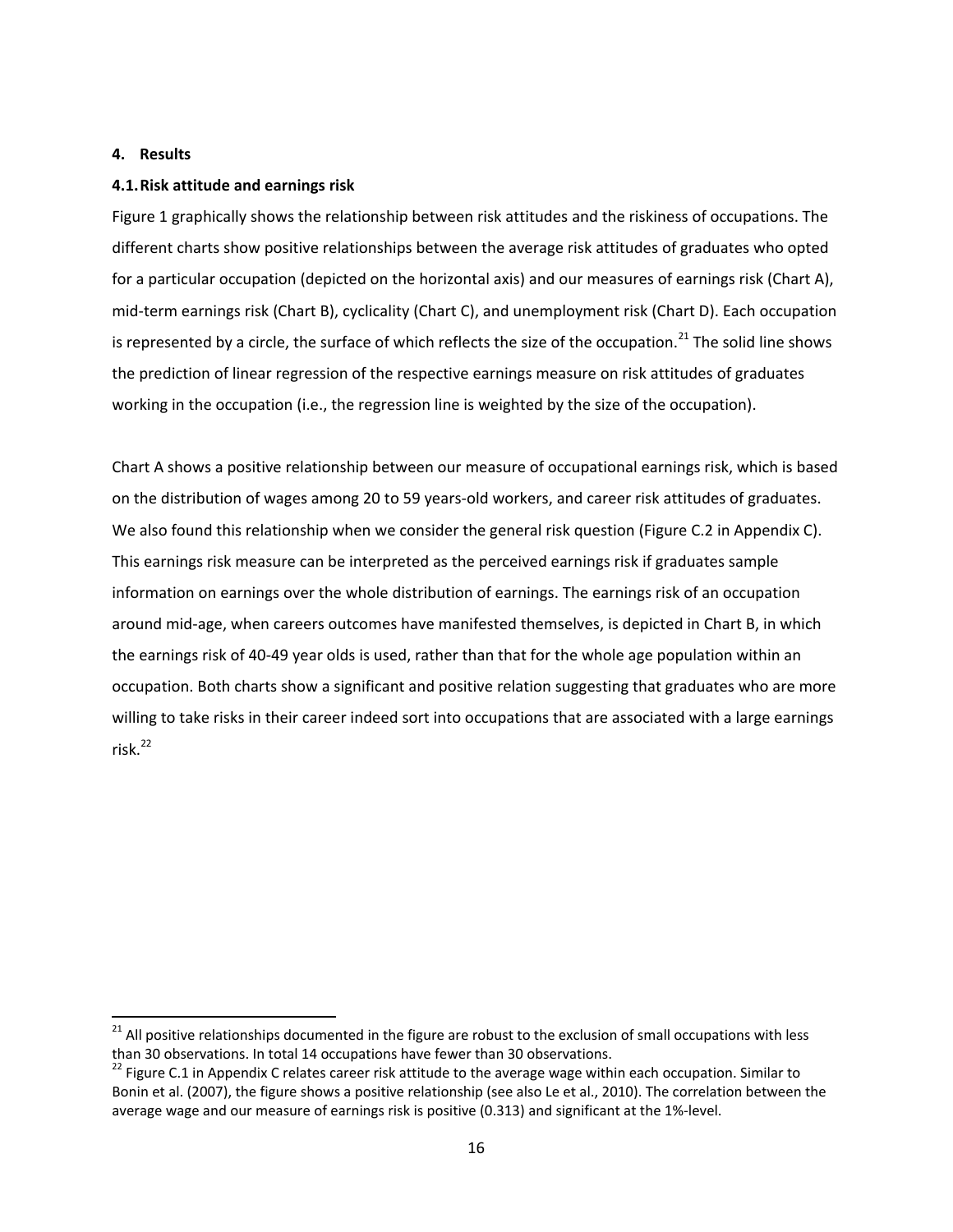Figure 1: Career risk attitude of graduates and occupational risks<sup>a)</sup>



a) Chart A: earnings risk; Chart B: mid-career earnings risk; Chart C: cyclical sensitivity; Chart D: unemployment risk.

Examples of occupations with low earnings risk are "teachers" and "higher medical and paramedical occupations". Graduates in such occupations tend to have a lower career risk attitude. Examples of occupations with a high earnings risk are "managers" and "scientific medical and paramedical occupations".<sup>23</sup> Graduates in such occupations tend to have higher risk attitudes.

#### **4.2.Risk attitude and employment risk**

 $\overline{\phantom{a}}$ 

Chart C in Figure 1 illustrates the correlation between career risk attitude and occupational cyclical sensitivity. In occupations with higher cyclical sensitivity, employment tends to fluctuate more with changes in the economic cycle. They are thus an indicator of risk (and opportunities) depending on the labor market development. On average, graduates with high willingness to take risks sort into

<sup>&</sup>lt;sup>23</sup> Higher level (para)medical occupations include, e.g., specialized nurses (intensive care, pediatric, radiology) and paramedics. Scientific (para)medical occupations are mainly medical doctors in its various specializations.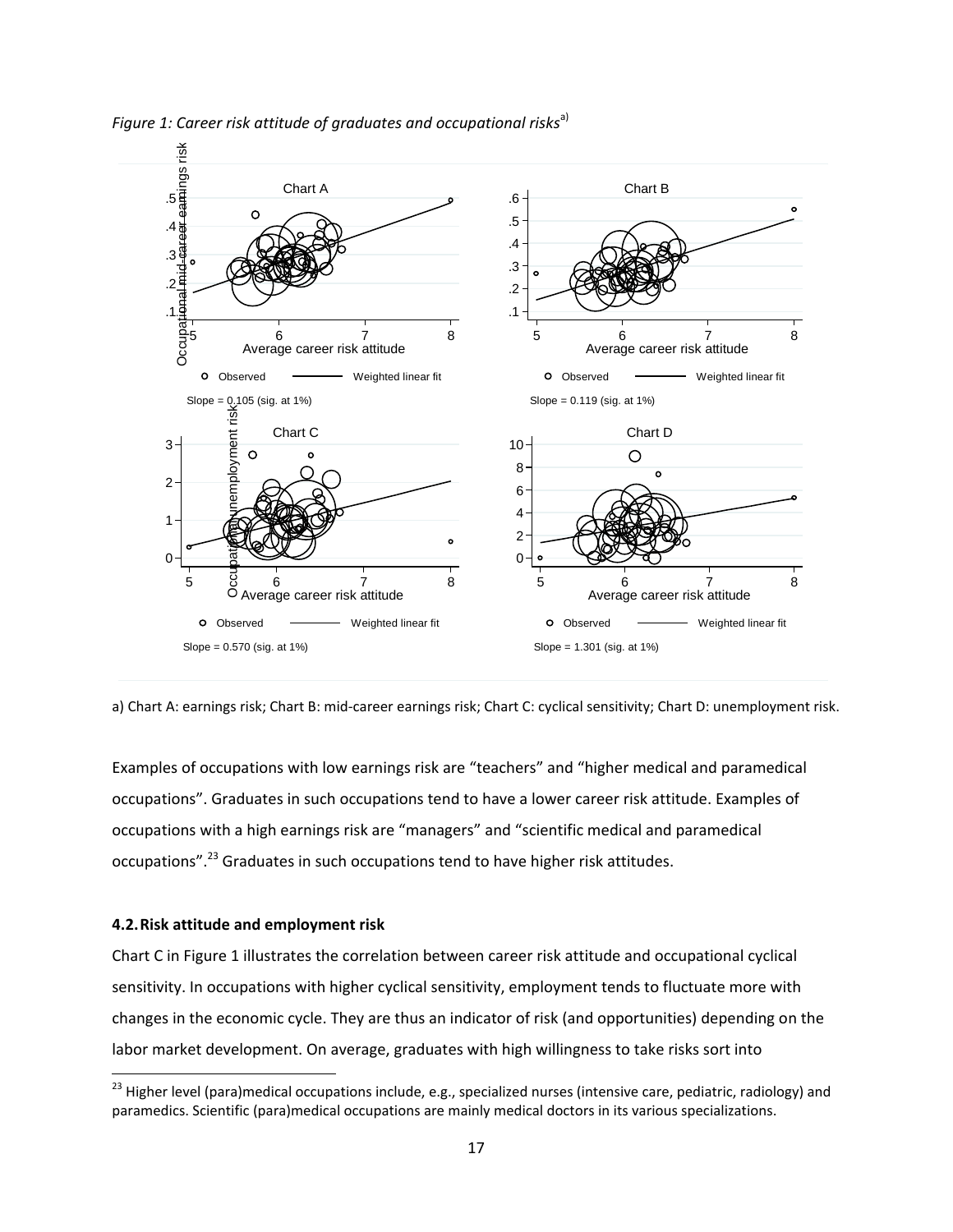occupations with higher cyclical sensitivity. Examples of such occupations are "higher agricultural occupations" and "scientific medical and paramedical occupations".

Likewise, Chart D shows that graduates with high willingness to take risks sort into occupations with higher risks of unemployment. Examples of occupations with a high risk of unemployment are "elementary occupations" (such as lower level and unskilled production, transport, or agricultural workers) and "lower level service occupations" (such as unskilled catering workers, or unskilled care workers).

#### **4.3.Patience and earnings growth**

 $\overline{\phantom{a}}$ 

Occupational sorting on time preference is illustrated in Figure 2. The variables of interest are our measure for patience and the occupation specific earnings growth. The figure shows a positive relationship between both variables: individuals who are patient choose occupations with high earnings growth, while those who are impatient opt for occupations with limited earnings growth prospects.<sup>24</sup> Examples of occupations with low growth profiles are "elementary occupations" and "lower level care occupations". Graduates in such occupations tend to be more impatient. Examples of occupations with a high earnings growth profile are "scientific medical and paramedical occupations" and "science and engineering". As illustrated in Figure C.3 in Appendix C, the relation between implied annual discount rates and occupational earnings growth rates is negative and significant, which confirms the finding in Figure 2.

 $^{24}$  The relation in Figure 2 is robust to the exclusion of occupations with fewer than 30 observations.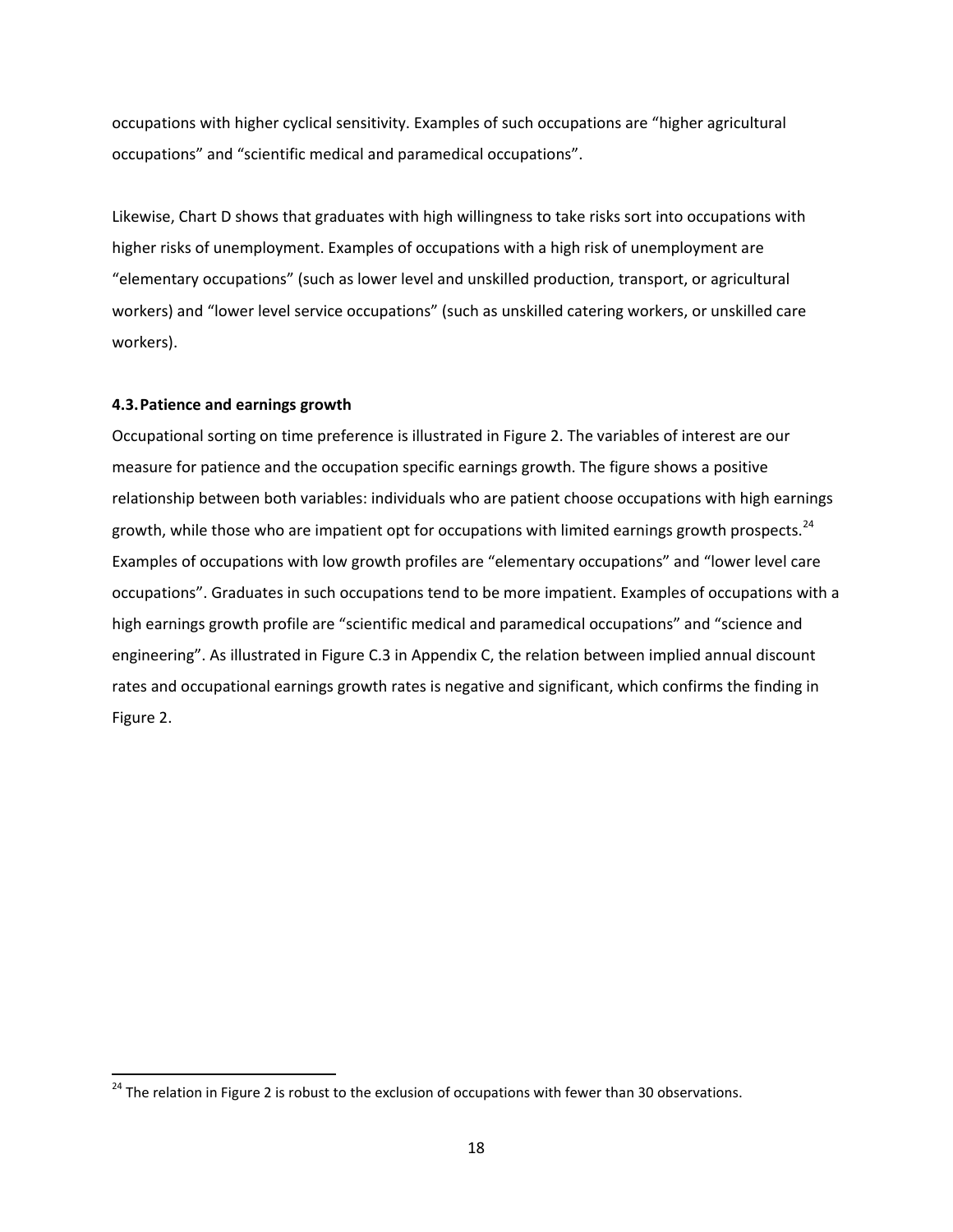

*Figure 2: Patience of graduates and occupational earnings growth*

#### **4.4.Estimation results**

 $\overline{\phantom{a}}$ 

In Table 1, we regress characteristics of occupations on economic preferences of the graduates in our survey. We standardized both the dependent and the independent variables and report the standardized regression coefficients. The top panel does not include any control variables while the bottom panel includes controls for age, gender, migration background, education level<sup>25</sup>, Body Mass Index (BMI), and measures of the Big Five (openness to experience, conscientiousness, extraversion, agreeableness, and neuroticism).<sup>26</sup>

<sup>&</sup>lt;sup>25</sup> We distinguish among the following levels of education and educational tracks: ISCED 2 or less, ISCED 3 vocational school-based track, ISCED 3 vocational practical-based track, ISCED 3 non-vocational track, ISCED 5B and ISCED 5A. The education level is potentially endogeneous if graduates, on the base of their preferences, first choose their level of education and only then an occupation. Excluding the education level from the set of regressors does not yield statistically significant different estimates for career risk attitude and patience. <sup>26</sup> Research shows that BMI matters for the wage as well as the educational and occupational choice (Han et al., 2011). The Big Five is measured using 15 questions from the German Socio-economic Panel Study that we translated into Dutch and included in our graduates' survey. Gerlitz and Schupp (2005) provide details on the construction and validity of this short Big Five scale. Controlling for personality could matter as Borghans et al. (2008) show that risk attitude is correlated to facets of personality. Almlund et al. (2011) also show that personality is related to a range of economic outcomes. However, our results remain unchanged if we do not control for the Big Five.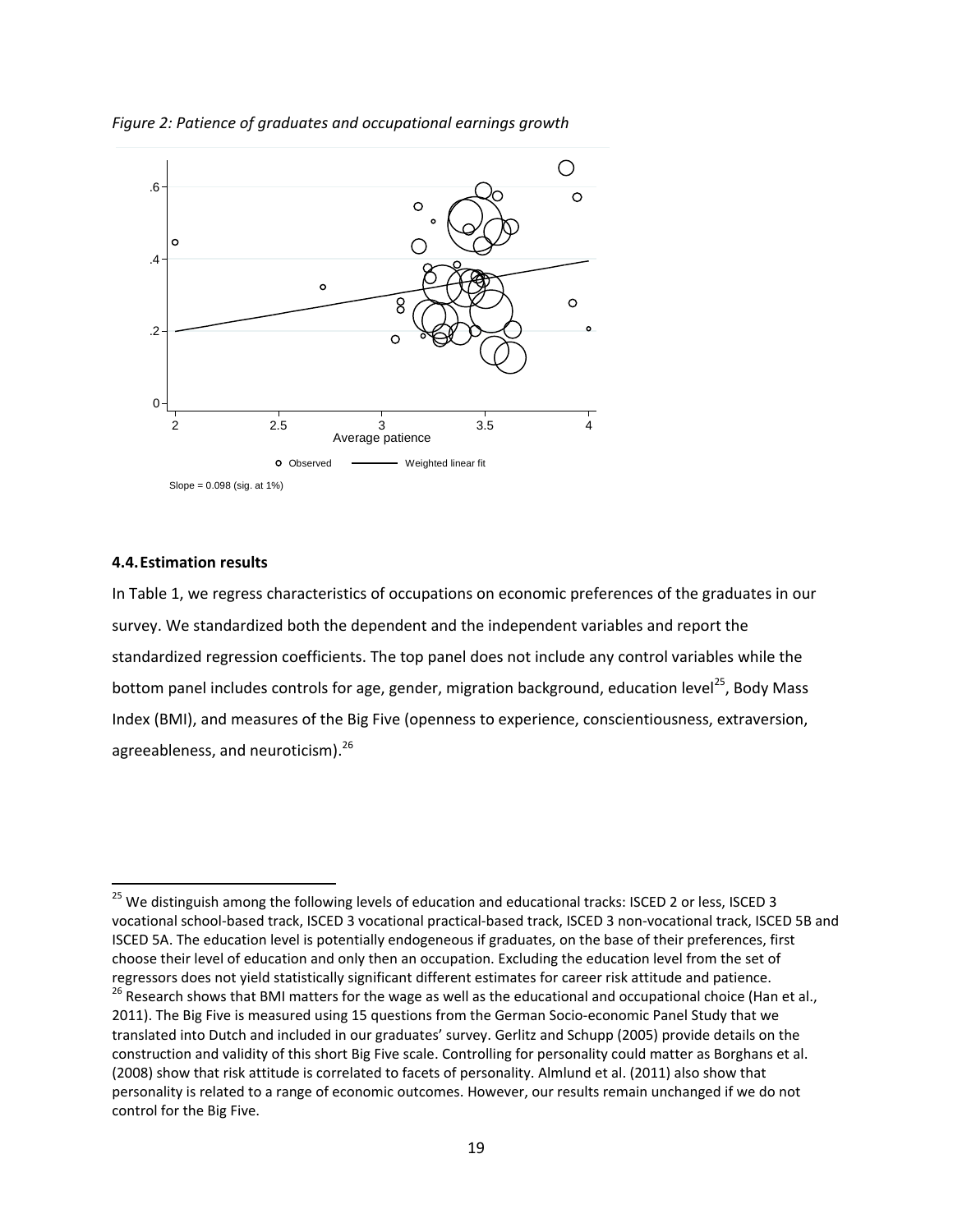|                        | Earnings risk | Mid-career    | Cyclical    | Unemployment | Earnings  |
|------------------------|---------------|---------------|-------------|--------------|-----------|
|                        |               | earnings risk | sensitivity | risk         | growth    |
| Career risk attitude   | $0.081***$    | $0.072***$    | $0.053***$  | $0.040***$   |           |
|                        | (0.015)       | (0.015)       | (0.015)     | (0.015)      |           |
| Patience               |               |               |             |              | 0.011     |
|                        |               |               |             |              | (0.015)   |
| Controls               | No            | No            | No          | No           | No        |
| Career risk attitude   | $0.080***$    | $0.067***$    | $0.047***$  | $0.052***$   |           |
|                        | (0.014)       | (0.014)       | (0.014)     | (0.014)      |           |
| Patience               |               |               |             |              | $0.023**$ |
|                        |               |               |             |              | (0.010)   |
| Controls <sup>a)</sup> | Yes           | Yes           | Yes         | Yes          | Yes       |
| Adjusted $R^2$ (model  | 0.193         | 0.205         | 0.215       | 0.160        | 0.532     |
| with covariates)       |               |               |             |              |           |
| N                      | 4,584         | 4,584         | 4,584       | 4,584        | 4,584     |

*Table 1: Individual risk attitude and patience of graduates and occupational sorting, standardized regression coefficients (44 occupations)*

OLS regressions. Standard errors in parentheses. Asterisks indicate significance levels: \* p<0.10\*\* p<0.05\*\*\* p<0.01

a) Age (linear, squared, and cube), gender, foreign background ( $1^{st}$  and  $2^{nd}$  generation migrant), education level, BMI, and Big Five.

Table 1 shows that there is a positive relationship between an individual's career risk attitude and the measures of occupational earnings and employment risks: individuals who are more willing to take risks sort into occupations with a higher earnings risk, mid-career earnings risk, cyclical sensitivity and unemployment risk. The findings in Table 1 still hold once we control for several relevant background characteristics.<sup>27</sup> Note that the association between career risk attitude and the measures of the riskiness of occupations is strongest for occupational earnings risk: a one standard deviation increase in career risk attitude is associated with choosing for an occupation with a 0.08 standard deviation higher earnings risk.

<sup>&</sup>lt;sup>27</sup> The coefficient for general risk attitude in the earnings risk model with covariates is 0.029 (not shown in Table 1), and it is significant at the 10%-level.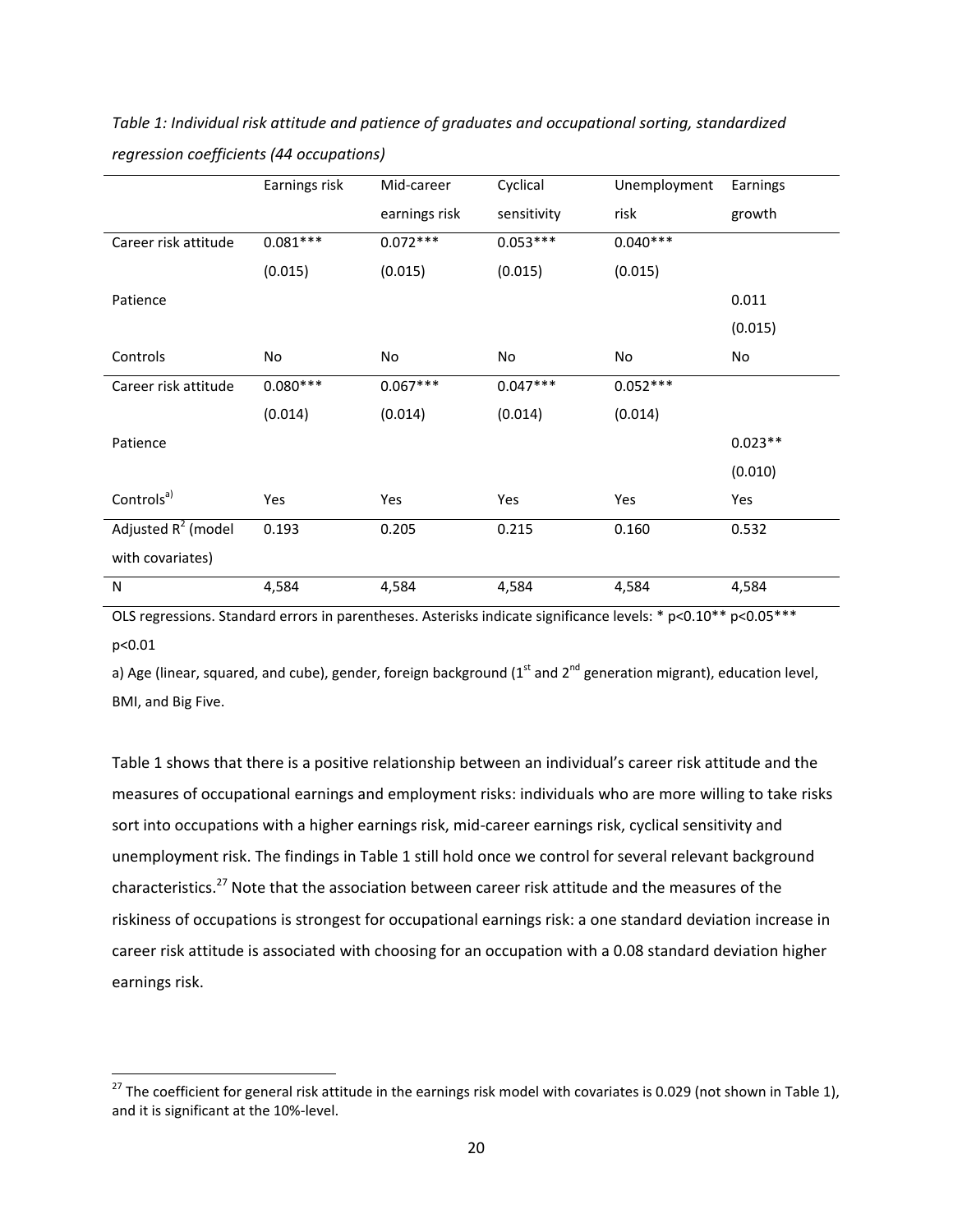The table also shows that there is a positive relation between an individual's patience and earnings growth: individuals who are more patient sort into occupations that are characterized by higher lifetime earnings growth. The standardized regression coefficient when we use the implied annual discount rate instead of patience in the last column of Table 1 equals -0.022 (significant at 10%), again suggesting that more patient individuals sort into occupations with steeper earnings profiles. All the results in Table 1 are robust to the exclusion of occupations with fewer than 30 observations.

As argued by Beauchamp et al. (2011) risk attitudes are likely measured with error. If this is the case, our coefficient for career risk attitude is likely to be biased downward. In a sensitivity analysis, we follow Andrabi et al. (2011) and instrument career risk attitude using risk attitude in different fields: general risk attitude and risk attitude in financial matters. For the model (with covariates) in Table 1, for example, the F-test of excluded instruments equals 838.48, and the coefficient of career risk attitude on occupational earnings risk equals 0.094 (significant at 1%). This approach, however, only accounts for measurement error in a specific item, and not for correlated error across items. We therefore also estimated an error in variable model, where the reliability of risk attitude is set to .6, the test-retest correlation in risk attitude reported by Dohmen et al. (2010) and Beauchamp et al. (2011). In this case, the coefficient of career risk attitude on occupational earnings risk equals 0.144 (significant at 1%).

#### **5. Robustness checks**

In this section, we discuss three potential issues pertaining to our analyses around career risk attitude and patience. Firstly, because schooling and occupational decisions could be taken jointly, we check that our main results are robust to controlling for field of study. Secondly, we check that occupational sorting is not driven by young graduates' knowledge about their abilities in particular occupations rather than their risk attitude. Thirdly, we discuss a potential measurement issue in our measure of the earnings risk, namely that it could reflect compensating earnings differentials that are distinct from the earnings risk we are trying to capture, and that are not well captured by occupational dummies.

#### **5.1.Field of study**

We motivated our focus on occupational choice from the fact that the variance in earnings within education fields is large (Brunello & Cappellari, 2008), and the occupation choice set of individuals from specific education fields is large (Heijke et al., 2003). In the Dutch labor market, there is for most education fields not a one on one correspondence with a particular occupation. Using the 2009 and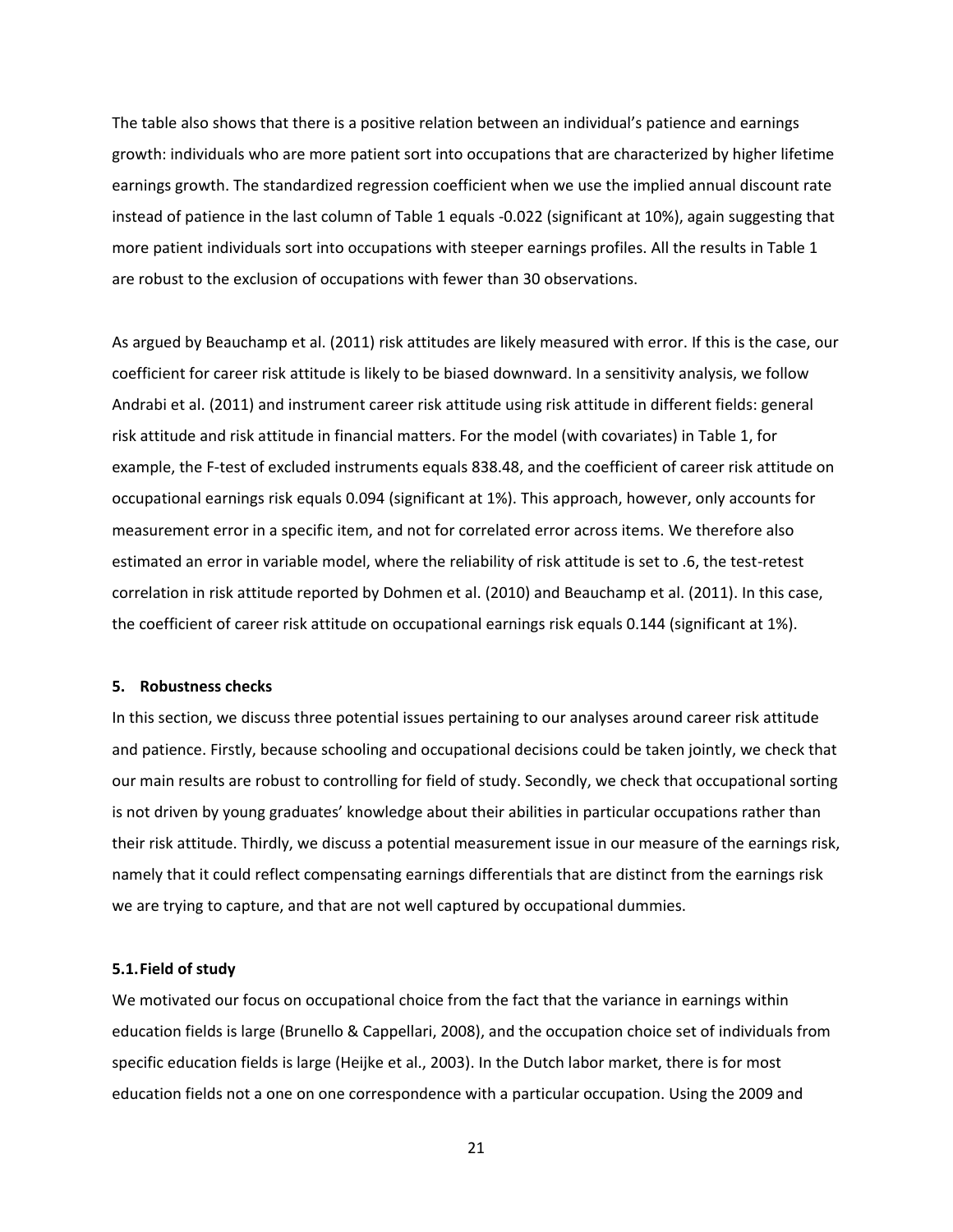2010 waves of the Dutch Labor Force Survey, Bertrand-Cloodt et al. (2011) calculated the Gini-Hirschman-index as a measure of concentration of individuals from specific educational background (102 in total) in occupations (127 in total). The index ranges from 1.2 for university graduates with a dentist degree (who almost all are dentist) to 27.5 for graduates from university of applied science with a degree in environment studies (who work in diverse occupations such as environmentalist, managers, commercial employee, etc.) with an average of 10.

|                              | Earnings risk | Mid-career    | Cyclical    | Unemployment | Earnings |
|------------------------------|---------------|---------------|-------------|--------------|----------|
|                              |               | earnings risk | sensitivity | risk         | growth   |
| Career risk attitude         | $0.036***$    | $0.029**$     | $0.029**$   | $0.023*$     |          |
|                              | (0.012)       | (0.012)       | (0.013)     | (0.013)      |          |
| Patience                     |               |               |             |              | 0.011    |
|                              |               |               |             |              | (0.009)  |
| Controls <sup>a)</sup>       | Yes           | Yes           | Yes         | Yes          | Yes      |
| Field of study <sup>b)</sup> | Yes           | Yes           | Yes         | Yes          | Yes      |
| Adjusted $R^2$ (model        | 0.448         | 0.409         | 0.309       | 0.270        | 0.612    |
| with covariates)             |               |               |             |              |          |
| N                            | 4,584         | 4,584         | 4,584       | 4,584        | 4,584    |

*Table 2: Individual risk attitude and patience of graduates and occupational sorting when controlling for field of study, standardized regression coefficients (44 occupations)*

OLS regressions. Standard errors in parentheses. Asterisks indicate significance levels: \* p<0.10\*\* p<0.05\*\*\* p<0.01

a) Age (linear, squared, and cube), gender, foreign background ( $1^{st}$  and  $2^{nd}$  generation migrant), education level, BMI, and Big Five.

b) Dummies for economics, technique and engineering, health, agriculture, social sciences, education, law, science, and general studies.

Using our data on graduates, we defined 9 fields of study (economics, technique and engineering, health, agriculture, social sciences, education, law, science, and general studies). We repeat our analyses in Table 1, but control for the field of study in addition to the other covariates. The outcomes of the analyses are reported in Table 2. The standardized regression coefficients for career risk attitude in Table 2 are lower than those in Table 1. However, they still are significant when we control for field of education. This suggests that graduates, to some extent jointly choose a field of study and an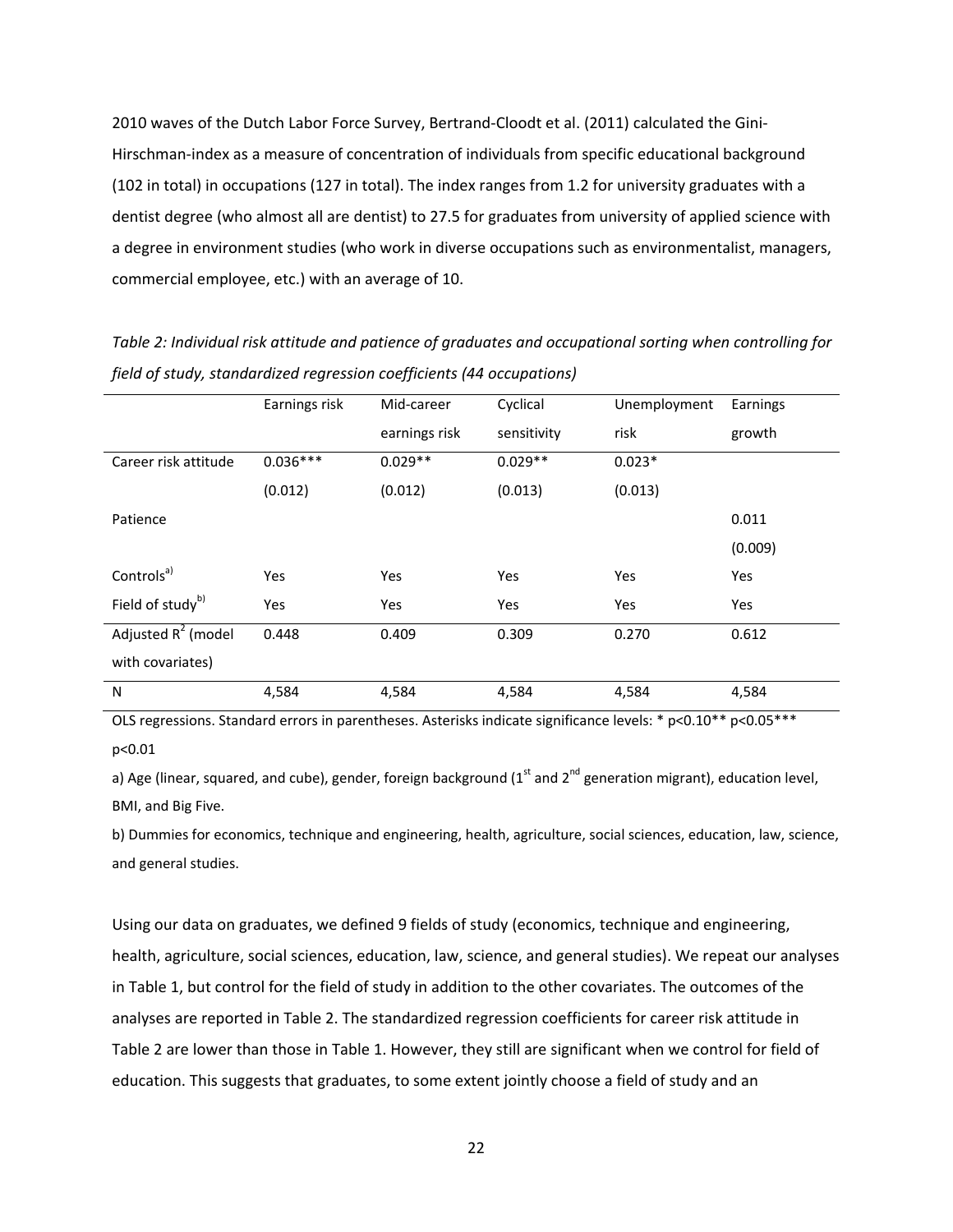occupation, but that graduates career risk attitude still explains the occupational sorting even after we control for level and field of education.

#### **5.2.Ability**

l

Our implicit assumption in this paper has been that graduates do not know anything about their own abilities, and henceforth cannot anticipate what their job prospects are or where they will end up in the earnings distribution in a specific occupation. This is contestable since school grades and degrees might contain information about abilities that are valued on the labor market. Conditional on this information, the expected earnings variance that graduates base their choices on might be quite different from the unconditional variance in expected wages. If the position within an occupation's wage distribution is largely determined by a worker's ability, and if individuals knew their position in an occupations ability distribution<sup>28</sup>, much of the uncertainty of future wages or the wage risk of an occupation would disappear. We could expect high ability graduates to sort into occupations with high earnings risk if they expected to end up in the right-hand tail of occupation-specific earnings distributions (i.e. an earnings premium compared to average workers in that occupation) and low ability graduates to sort into occupations with a low earnings risk. If abilities and risk preferences are related, this would bias our findings. However, we do not find evidence that individuals who are more able sort into occupations with higher earnings risk. We considered several indicators of ability, including the level of education, school grade at completion of education, entry level wage and unemployment at labor market entry, which have all been argued to reveal such differences in ability.

First, individuals who completed education with better grades opt, if anything, for occupations with lower earnings risk, conditional on their risk attitudes. This result is indicated by a regression in which we added the school grade obtained upon finishing education as a proxy for cognitive abilities to the specifications of Table 1.<sup>29</sup> Better grades are positively correlated with sorting into occupations with lower earnings risk and occupations with high earnings growth, but are uncorrelated with employment risk. Importantly, the inclusion of the school grade does not affect the coefficient estimates of the measures for risk attitudes and patience.

 $^{28}$  Chevalier et al. (2009) showed that individuals have limited knowledge about their own position in the distribution of abilities.

 $29$  Poropat (2009) shows that school grades are correlated with intelligence as well as dimensions of personality. In our data, school grades are positively correlated with the gross hourly wage in the current job.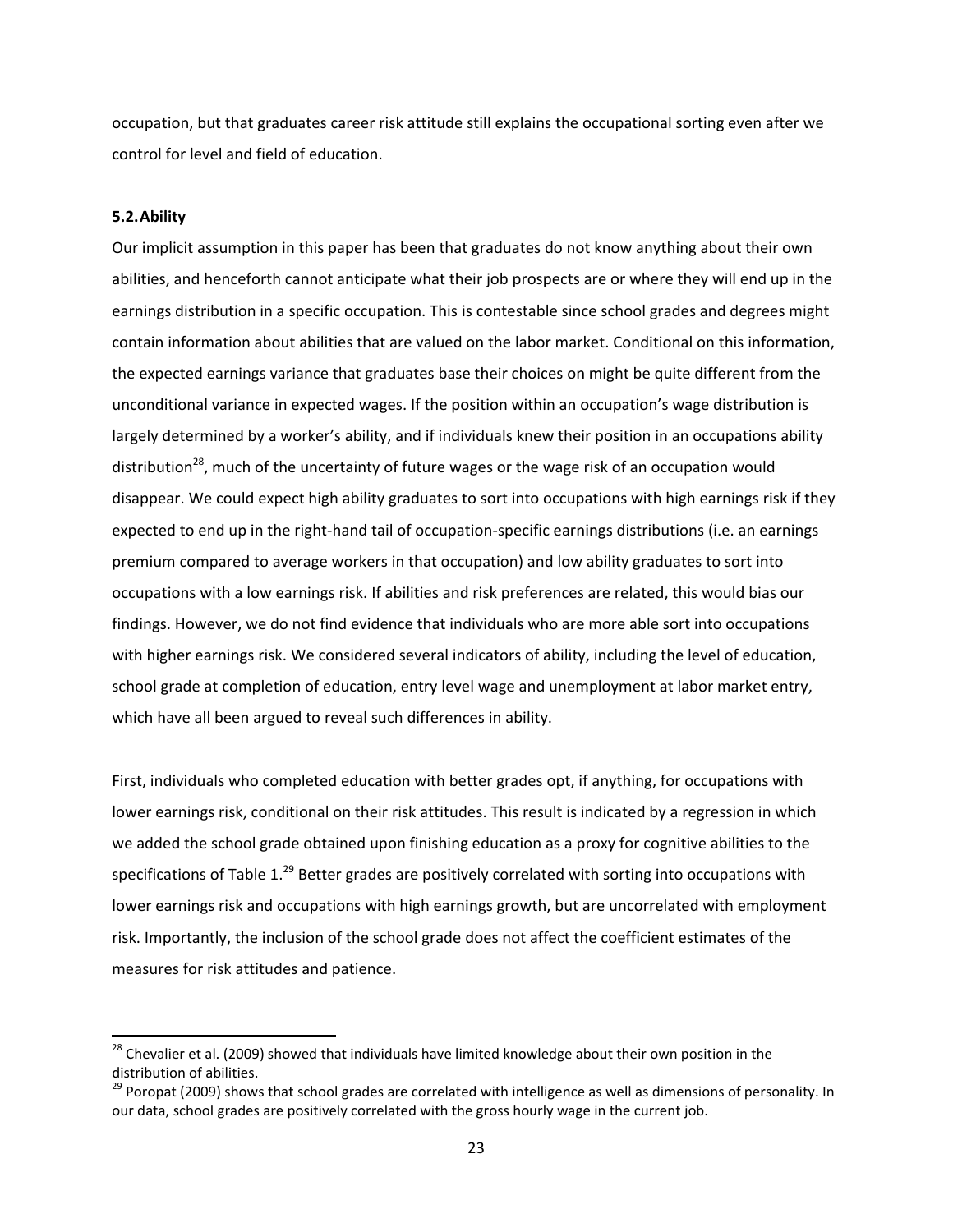Second, although we control for educational level to proxy abilities, we re-estimated the models in Table 1 for groups of graduates with a similar education level. This makes the groups more homogenous in terms of abilities. For high educated individuals (college and university graduates, i.e. ISCED 5A or ISCED 5B), we find virtually the same results as those reported in Table 1. For less educated individuals with a degree that does not exceed secondary education, the results point in the same direction, but the coefficients are not significant. However, graduates at lower levels of education face a different choice set. They can choose to either enter the labor market or continue education, but our analyses only include labor market entrants. 30

Third, we regress the gross hourly wage of graduates in their current job on the set of covariates used in Table 1. The residuals from that regression reflect differences in earnings' graduates that cannot be explained by standard human capital characteristics that could be due to differences in unobserved abilities. We included the residuals as an additional covariate in the analyses in Table 1. However, this does not change any of our results. Finally, we also checked that experience of unemployment between leaving school and  $1<sup>st</sup>$  job (this could reveal a precarious entry that affects graduates' subsequent choices on the labor market or wait unemployment) does not affect our results, and it doesn't.

#### **5.3.Do residuals reflect compensating earnings differentials?**

 $\overline{a}$ 

Our measure of earnings risk is based on the residuals from the Mincer earnings regression. This earnings regression was estimated with the inclusion of occupational dummies. However, occupations within the 44 groups of occupations could differ in many respects. For example, heterogeneity in job characteristics and job disamenities across occupations within our groups of occupations could result in compensating wage differentials that are not captured by the occupational dummies. In this case, the

<sup>&</sup>lt;sup>30</sup> Selective labor market entry could generate a positive correlation between risk attitudes and occupational earnings risk if earnings risk differed by education level and if graduates selected into education based on their risk preferences but were myopic so as not to consider occupational earnings risk when choosing an occupation. However, we do not find that risk attitudes are related to the decision to continue education. For example, risk attitudes do not affect the decision to continue education in a sample of more than 4,400 young individuals from our 2008 survey who graduated with an intermediate vocational degree (Dutch MBO). About half of them enter college and half of them enter the labor market. Moreover, occupational earnings risk does not vary much at different educational levels, except for individuals who completed higher education. They do face higher earnings risk. If we condition on having completed higher education and limit our sample to college and university graduates, our results become even stronger than those reported in Table 1.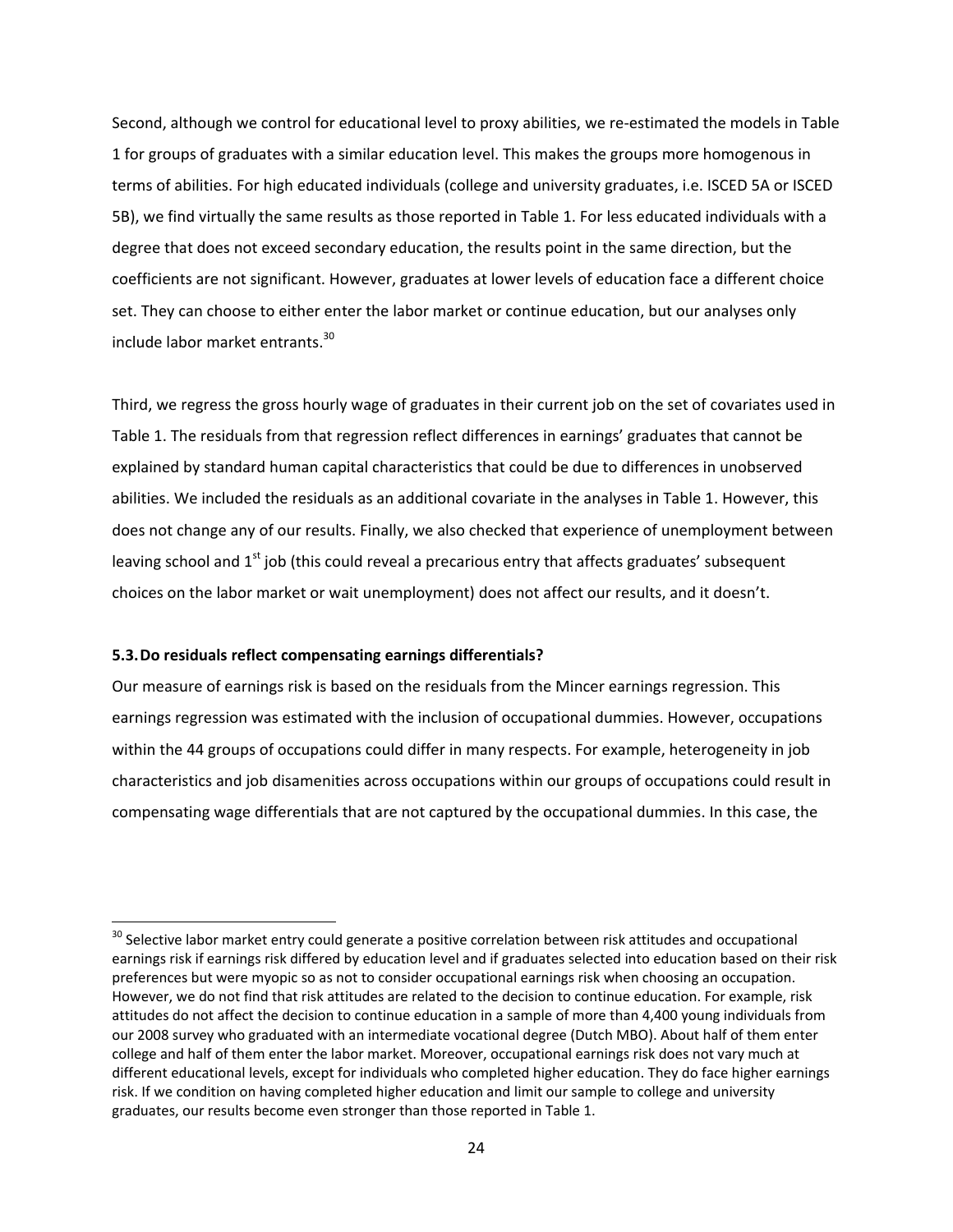unexplained variance in earnings across occupations would not only reflect differences in earnings risk.<sup>31</sup> We account for this in two ways.

Firstly, using the administrative earnings data from Statistics Netherlands matched to the Dutch Labor Force Survey, we re-estimated the occupational earnings and mid-career earnings risk using a more detailed coding that allows us to distinguish among 127 types of occupation.<sup>32</sup> The idea is that when using a more detailed classification, jobs are more homogeneous in their characteristics. We match the earning risk to the graduates' occupation and estimate the specification for the earnings risk and midcareer earnings risk from Table 1 for these 127 occupations. The results reported in Table 3 coincide largely with those in Table  $1<sup>33</sup>$  This indicates that the results are independent of the level of aggregation used for the occupational group.

*Table 3: Individual risk attitude and patience of graduates and occupational sorting, standardized regression coefficients (127 occupations)*

|                         | Earnings risk | Mid-career earnings risk |
|-------------------------|---------------|--------------------------|
| Career risk attitude    | $0.081***$    | $0.075***$               |
|                         | (0.014)       | (0.014)                  |
| Controls <sup>a)</sup>  | Yes           | Yes                      |
| Adjusted R <sup>2</sup> | 0.147         | 0.159                    |
| N                       | 4,584         | 4,584                    |

OLS regressions. Standard errors in parentheses. Asterisks indicate significance levels: \* p<0.10\*\* p<0.05\*\*\* p<0.01

a) Age (linear, squared, and cube), gender, foreign background ( $1<sup>st</sup>$  and  $2<sup>nd</sup>$  generation migrant), education level, BMI, and Big Five.

Secondly, we use a different dataset – the Dutch Labor Supply Panel (the data we used to calculate our measure of occupational unemployment risk) – that allows us to explicitly control for job characteristics and job disamenities that could result in compensating wage differentials within occupations. We do this

 $31$  This issue, of course, would not affect our findings with respect to the employment risk or the earnings growth.  $32$  This is equivalent to the level of detail in the ISCO 3 digit occupational classification.

<sup>&</sup>lt;sup>33</sup> The results in Table 3 still hold when we exclude small occupations with fewer than 30 observations. We also checked whether the other results reported in Table 1 still hold when we use a more detailed occupational coding. The coefficient of career risk attitude in the cyclical sensitivity model is unchanged, but it is lower and less significant in the unemployment risk model. The coefficient of patience in the earnings growth model is no longer significant.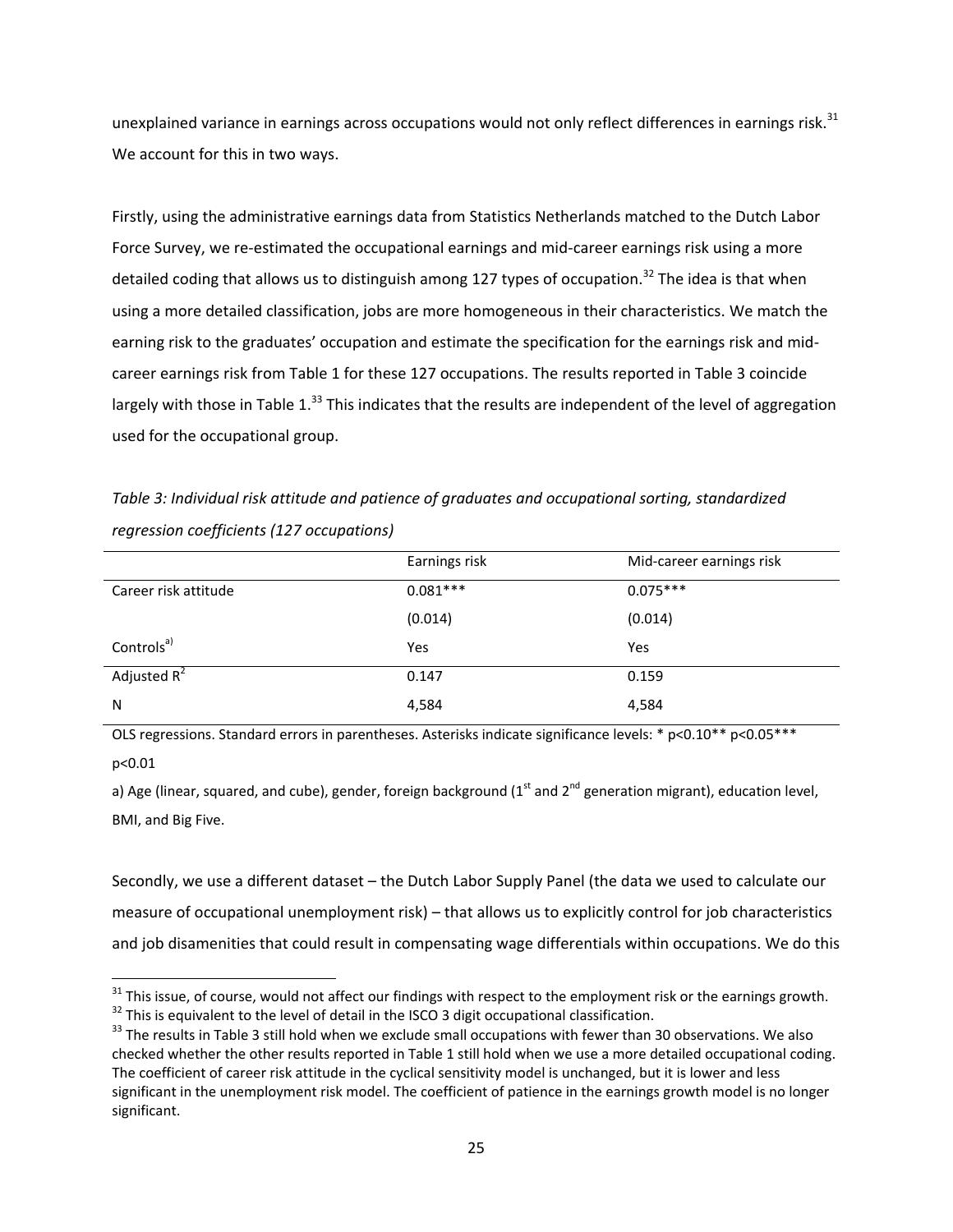because there could still be a large amount of heterogeneity in job traits, even within the more detailed 127 occupational groups. This data contains a rich set of job characteristics that we use to estimate an augmented Mincer earnings regression. Using the 2008 wave of the Dutch Labor Supply Panel, we estimate an earnings function that controls for gender, age (linear and squared), tenure (linear and squared), education, and 127 occupation dummies. In addition, we estimate the same model, but including dummy variables for 17 potential disamenities of the job (such as physically heavy work, mentally heavy work, working with dangerous products, repetitive tasks, working in cold/hot temperatures, irregular working times, shift work). As before, we calculate the earnings risk as the standard deviation of the residuals form the earnings regression for each of the 127 occupations.<sup>34</sup> To the extent that residuals reflect compensating wage differentials for different types of occupations within the 127 groups, the estimates from the second model are potentially better because the job characteristics dummies will pick up such differences. Because the Dutch Labor Supply Panel also includes the general risk question, this allows us to test whether the relationship between risk attitude and occupational sorting discussed in Table 1 is robust to further controls for job disamenities. Comparing the results in Table 4 to those in Table 1 shows that our results are indeed robust:<sup>35</sup> the results for the model that measures earnings risk with the inclusion of extensive controls for job characteristics are the same as for the model that does not have these controls. We conclude that the relationships we estimate are not driven by compensating wage differentials across occupations.

<sup>&</sup>lt;sup>34</sup> Because of the limited size of the data, we refrain from calculating the mid-career earnings risk.

 $35$  Risk attitude is here measured with the general risk question. The estimates in Table 4 are based on a sample of adults aged 20 to 59, which is a different sample than a sample of graduates. The control variables in the model are somewhat different from those in Table 1 because the data does not include information on 1<sup>st</sup> and 2<sup>nd</sup> generation migrants, nor variables to measure the Big Five. We also control for tenure. Like in Table 1 and 2, all variables are standardized.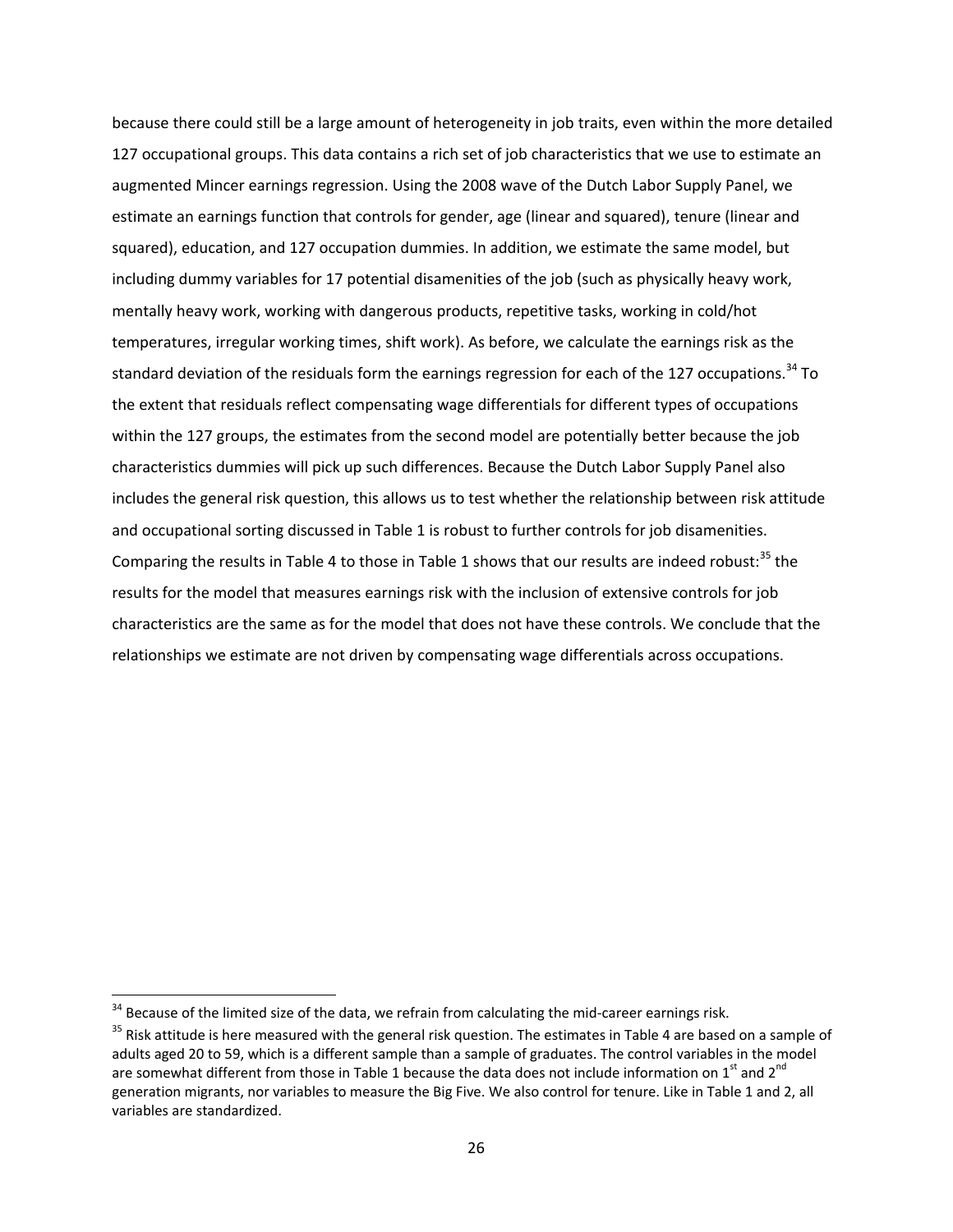*Table 4: Regression of the earnings risk on general risk attitude, model with and without controls for job disamenities, standardized regression coefficients*

|                        | Earnings risk of occupation          |                                   |  |  |
|------------------------|--------------------------------------|-----------------------------------|--|--|
|                        | Calculated from wage regression      | Calculated from wage regression   |  |  |
|                        | without control for job disamenities | with control for job disamenities |  |  |
| General risk attitude  | $0.046**$                            | $0.047***$                        |  |  |
|                        | (0.018)                              | (0.018)                           |  |  |
| Controls <sup>a)</sup> | Yes                                  | Yes                               |  |  |
| Adjusted- $R^2$        | 0.014                                | 0.017                             |  |  |
| N                      | 3,407                                | 3,407                             |  |  |

OLS regressions. Standard errors in parentheses. Asterisks indicate significance levels: \* p<0.10\*\* p<0.05\*\*\* p<0.01.

a) Age (linear, squared, cube), tenure (linear, squared), gender, foreign born, education level.

#### **6. Preferences and occupational mobility**

For young labor market entrants the sorting process might not be completed in the first few years of their career, as they might accept second-best jobs or chose to work in occupations to avoid unemployment (Ryan, 2001) or to increase later career chances (Jovanovic & Nyarko, 1997). If economic preferences are crucial determinants of preferred occupations, we expect that individuals who are 'badly' matched to an occupation given their preferences are more likely to change job.<sup>36</sup> We cannot test this with our survey among graduates. To investigate this, we match the earnings risk as measured using the administrative earnings data from Statistics Netherlands to the 2006 and 2008 respondents of the Dutch Labor Supply Panel for the 44 occupations.<sup>37</sup> Using information on risk attitude measured for these same individuals in the 2008 wave of the panel, we define a match to be 'bad' when the individual has above (below) median risk attitude (using the general risk question) but is employed in an occupation in 2006 with below (above) median earnings risk. 13% of the Dutch adults appear to be badly sorted. Occupational mobility is defined as a change of occupation between 2006 and 2008. On a yearly basis, about a quarter of all employed individuals switch occupation in our 44 occupation classification. Using a Probit model, we estimate the probability of experiencing a change of occupation, conditional on the quality of the match.

l

 $36$  This 'bad' sorting could be the result of a wrong choice of the school leaver based on insufficient information about an occupation's characteristics, or the unavailability of suitable occupations around the time of initial job search.

 $37$  We merge the information using 44 occupational codes.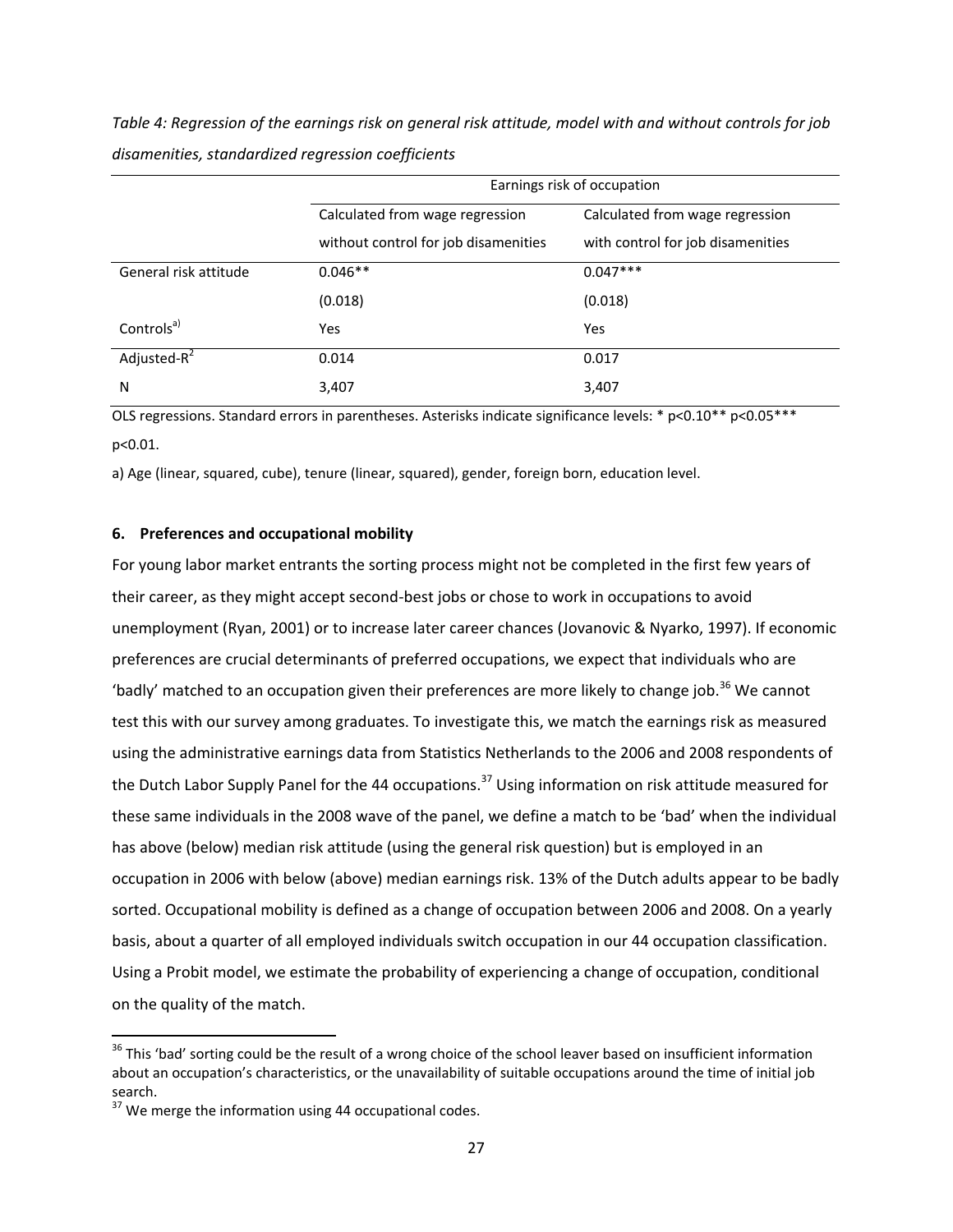| Table 5: Probit results for occupational mobility (44 occupations) between 2006 and 2008 given quality |
|--------------------------------------------------------------------------------------------------------|
| of match, marginal effects                                                                             |

|                                     | Change to other<br>Change to other |            | Change to more   | Change to less   |  |
|-------------------------------------|------------------------------------|------------|------------------|------------------|--|
|                                     | occupation                         | occupation | risky occupation | risky occupation |  |
| Wrong match (general risk attitude) | $0.048**$                          | $0.047**$  |                  |                  |  |
|                                     | (0.021)                            | (0.053)    |                  |                  |  |
| High risk attitude, but sorted in   |                                    |            |                  |                  |  |
| occupation with low earnings risk   |                                    |            | $0.142***$       |                  |  |
|                                     |                                    |            | (0.023)          |                  |  |
| Low risk attitude, but sorted in    |                                    |            |                  |                  |  |
| occupation with high earnings risk  |                                    |            |                  | $0.118***$       |  |
|                                     |                                    |            |                  | (0.020)          |  |
| Controls <sup>a)</sup>              | No                                 | Yes        | Yes              | Yes              |  |
| Pseudo-R-squared                    | 0.002                              | 0.022      | 0.022            | 0.021            |  |
| N                                   | 2,323                              | 2,315      | 2,300            | 2,300            |  |

a) Age (linear, squared, cube), tenure (linear, squared), gender, foreign born, education level.

Standard errors in parentheses

\* p<0.10, \*\* p<0.05, \*\*\* p<0.01

The results in Table 5 show that individuals who – given their risk attitude – are badly matched, are about 5 percentage points more likely to change job than individuals who are properly matched to their job. This result is robust to the inclusion of a set of control variables. In addition, the table shows that individuals with above-median risk attitude who are sorted in jobs with below-median earnings risk are 14% more likely to switch to more risky occupations. Likewise, individuals with below-median risk attitude who are sorted in jobs with above-median earnings risk are 12% more likely to switch to less risky occupations. This suggests that job mobility, in parts, only corrects for inefficiencies in sorting in the job match.

#### **7. Concluding remarks**

We have shown that risk attitudes and patience of young graduates from high-school, college and university are systematically correlated with the riskiness and timing of income streams of occupations.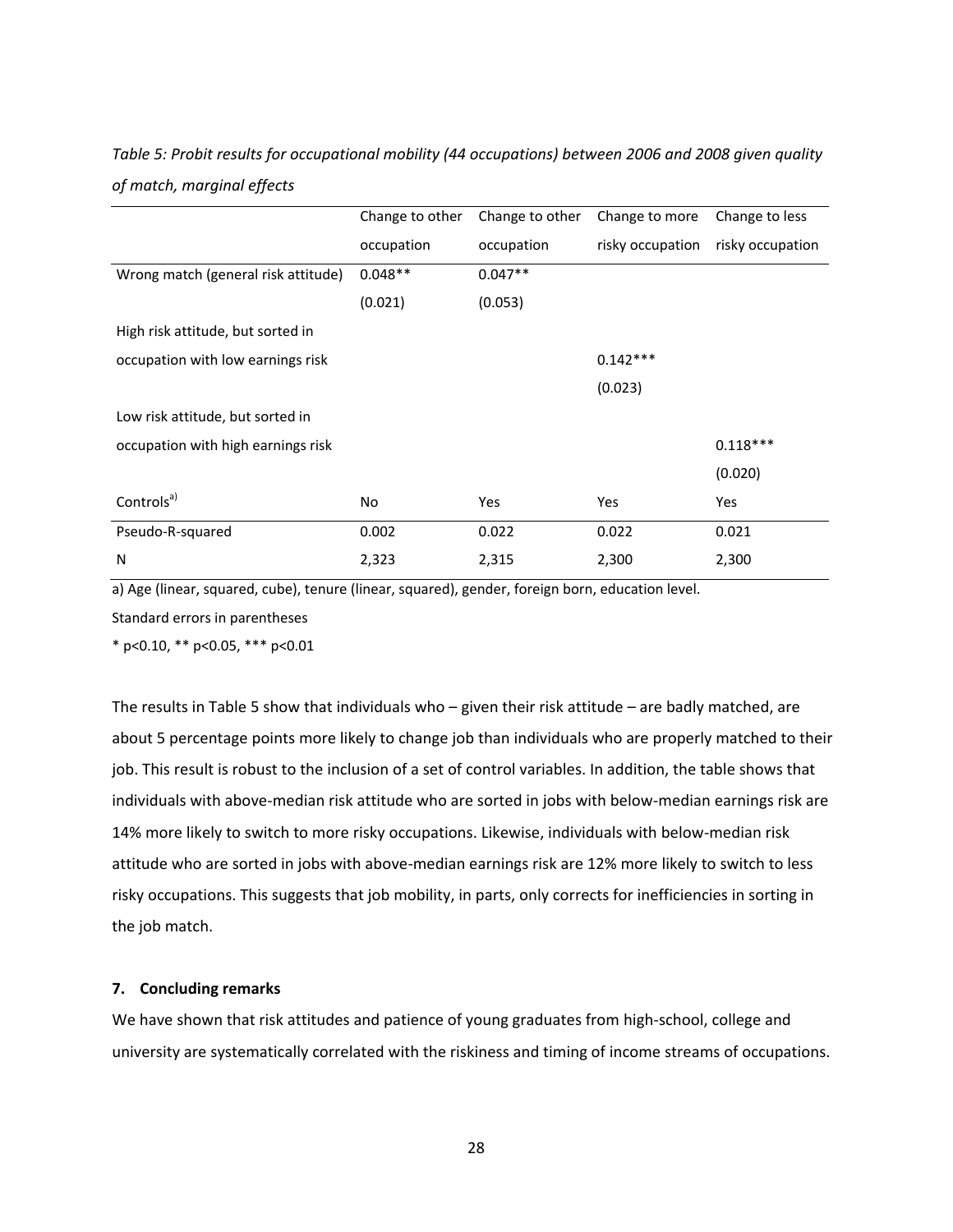Using a large administrative data set representative of the whole working population, we characterize occupations in terms of earnings risk, employment risk and earnings growth path.

Young graduates who are more willing to take risks are more likely to choose occupations with higher earnings risk, a high mid-career earnings risk, and a high employment risk. Young graduates who are patient are significantly more likely to choose for occupations with steep earnings profiles. These results are robust to changes in our model specification. Occupational mobility patterns are in line with our findings on the role of economic preferences in occupational sorting. Individuals who are not working in occupations that are in line with their economic preferences are shown to be more likely to switch towards a job that better fits their economic preferences.

A causal interpretation of these sorting patterns hinges on the assumption that the correlation between economic preferences is not entirely driven by exposure effects. Reverse causality, i.e., that occupation characteristics shape preferences, is an unlikely explanation for our results. First, we have designed our study such that preferences are measured around the time that young graduates make their occupation choices. Hence there is little scope for exposure to characteristics of occupations in which they work to shape preferences. Second, there is evidence that risk attitudes are stable, and if anything change only very gradually over time (Sahm, 2012; Borghans et al., 2008). We showed that this also holds for young graduates at the time of labor market entry. Because of this, we take our findings as suggestive evidence for a causal relationship between economic preferences and occupation's earnings profiles.

The results lead to two implications. First, better information on occupational earnings risk and earnings profiles fosters efficient allocation on the labor market. Graduates deliberately sort themselves into occupations with characteristics that are in line with their economic preferences. Having good information about these characteristics should improve the career choices of graduates. Second, rapid changes in occupational characteristics, affecting occupational earnings risks or the earnings profiles, will lead to different composition in worker types. It will also lead to reduced job satisfaction among incumbent worker who sorted into the occupation while different characteristics were still valid.

#### **References**

Almlund, M., Duckworth, A. L., Heckman, J. J., Kautz, T. D. (2011). Personality psychology and economics (No. w16822). National Bureau of Economic Research.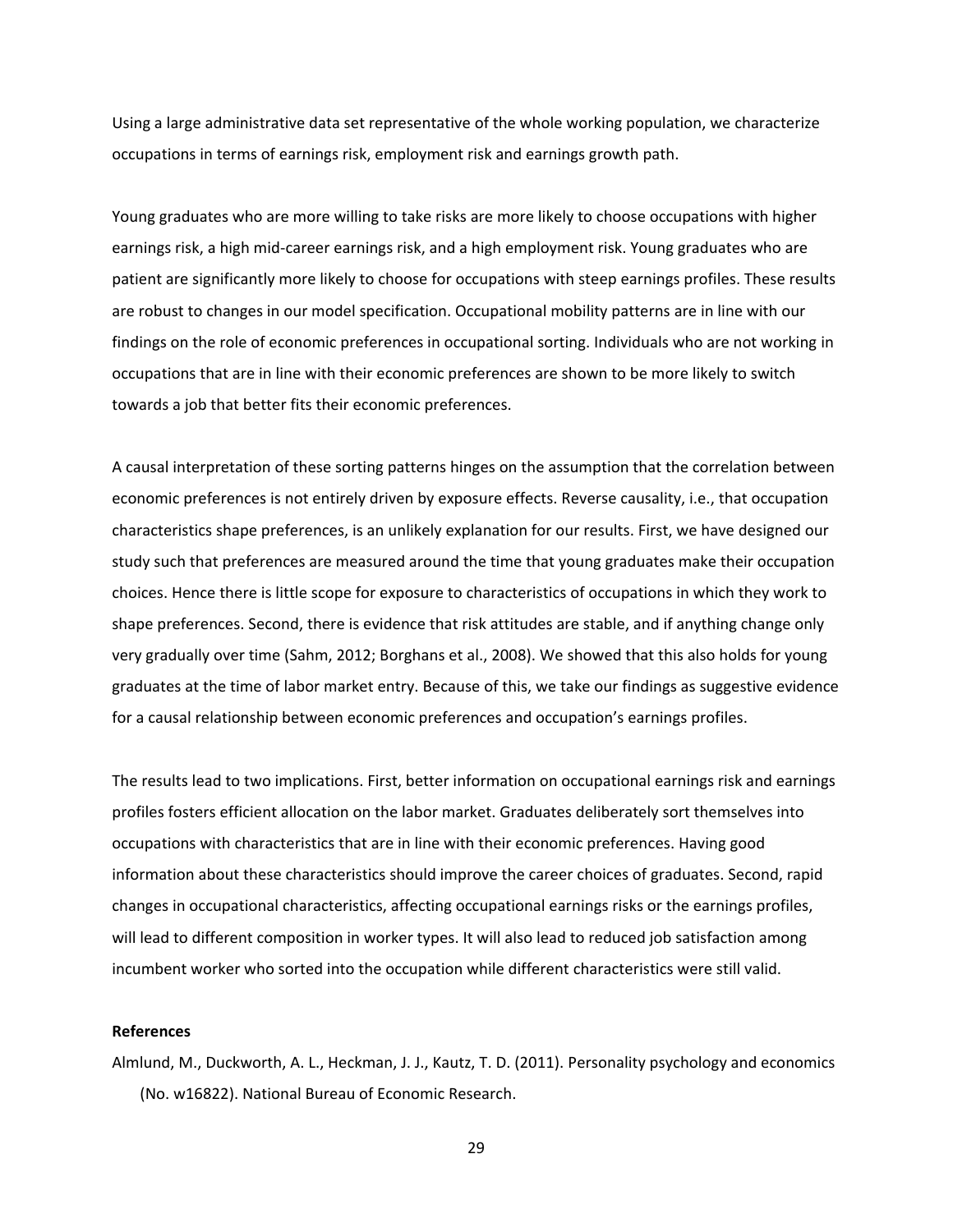- Andrabi, T., Das, J., Khwaja, A., Zajonc, T., 2011. Do value-added estimates add value? Accounting for learning dynamics. American Economic Journal: Applied Economics 3(3), 29-54.
- Antecol, H., Cobb-Clark, D., 2013. Do non-cognitive skills help explain the occupational segregation of young people? Labour Economics, 2013, 21, 59 – 73.
- Arcidiacono, P., 2004. Ability sorting and returns to college major. Journal of Econometrics 121(1-2), 343-375.
- Arcidiacono, P., Hotz, J., Kanga, S., 2012. Modeling college major choices using elicited measures of expectations and counterfactuals. Journal of Econometrics 166(1), 3-16
- Beauchamp, J., Cesarini, D., Johannesson, M., 2011. The psychometric properties of measures of economic risk preferences. Available on request from https://files.nyu.edu/dac12/public/.
- Bertrand-Cloodt, D., Cörvers, F., Dohmen, T., Dupuy, A., Fouarge, D., Grip, A. de, Kriechel, B., Nelen, A., Thor, J. van, 2011. De arbeidsmarkt naar opleiding en beroep tot 2016. Maastricht: ROA-R-2011/8.
- Betts, J., 1996. What do students know abour wages? Evidence from a survey of undergraduates. The Journal of Human Resources 31(1), 27-56.
- Bonin, H., Dohmen, T., Falk, A., Huffman, D., Sunde, U., 2007. Cross-sectional earnings risk and occupational sorting: the role of risk attitudes. Labour Economics 14(6), 926-937.
- Borghans, L., Golsteyn, B., 2006. Time discounting and the body mass index. Evidence from the Netherlands. Economics and Human Biology 4(1), 39-61.
- Borghans, L., Duckworth, A., Heckman, J., Ter Weel, B., 2008. The economics and psychology of personality traits. Journal of Human Resources 43(4), 972-1059.
- Budria, S., Diaz-Serrano, L., Ferrer-i-Carbonell, A., Hartog, J., 2012. Risk attitude and wage growth: replicating Shaw (1996). Empirical Economics (forthcoming).
- Brunello, G., Cappellari, L., 2008. The labour market effects of AlmaMater: Evidence from Italy. Economics of Education Review 27(5), 564-574.
- Caner, A., Okten, C., 2010. Risk and career choice: evidence from Turkey. Economics of Education Review 29(6), 1060-1075.
- Caliendo, M., Cobb-Clark, D., Uhlendorff, A., 2010. Locus of control and job search strategies. IZA DP No. 4750, IZA, Bonn.
- Chevalier, A., Gibbons, S., Thorpe, A., Snell, M., Hoskins, S., 2009. Students' academic self-perception. Economics of Education Review 28(6), 716-727.
- Cörvers, F., Dupuy, A., Dijksman, S. , Kriechel, B., Montizaan, R., 2008. Methodiek arbeidsmarktprognoses en -indicatoren 2007-2012. TR-2008/2, ROA, Maastricht.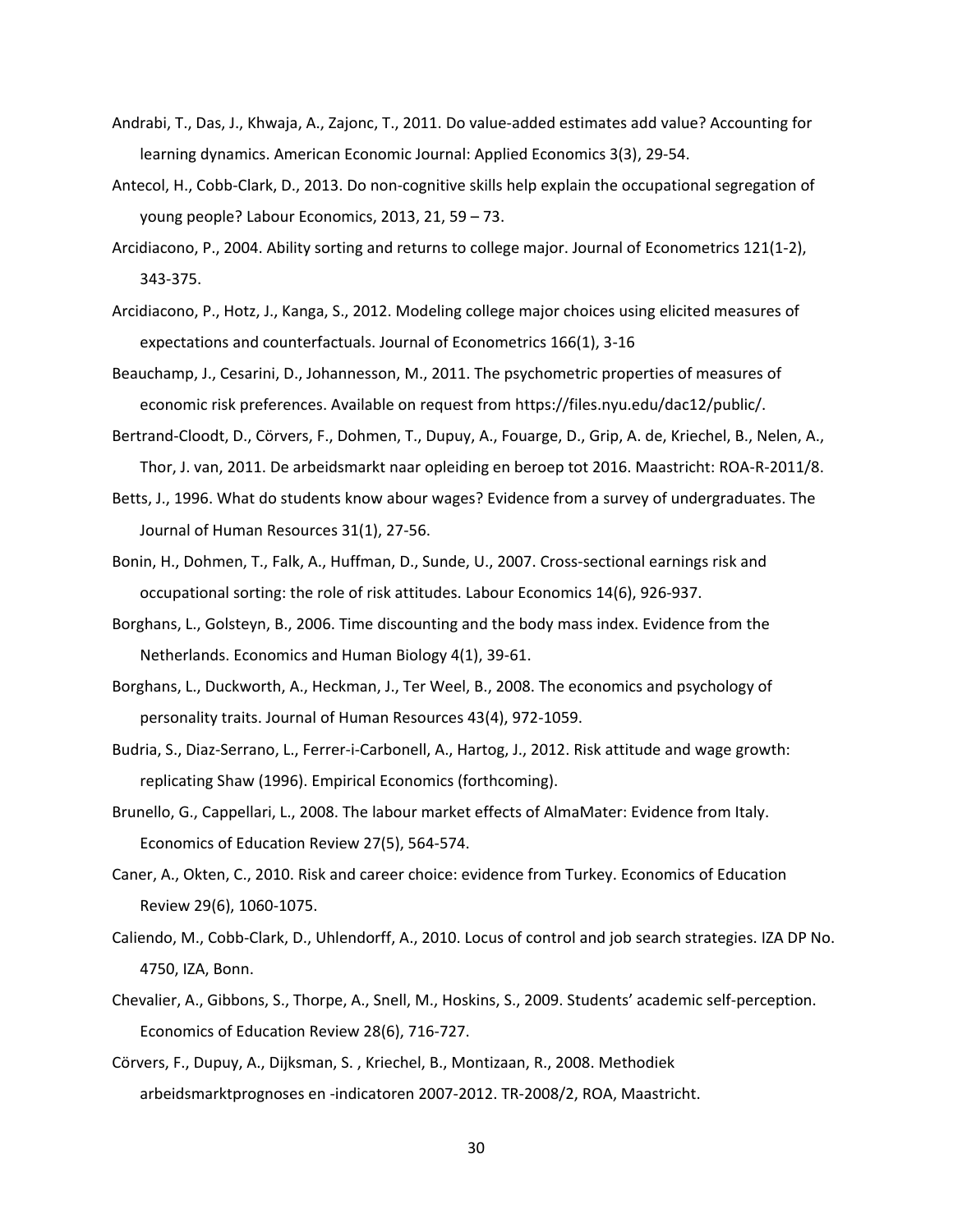- Cramer, J., Hartog, J., Jonker, N., Van Praag, C., 2002. Low risk aversion encourages the choice for entrepreneurship: an empirical test of a truism. Journal of Economic Behavior & Organization 48(1), 29–36.
- DeLeire, T., Levy, H., 2004. Worker sorting and the risk of death on the job. Journal of Labor Economics 22(4), 925-953.
- De Paola, M., Gioia, F., 2012. Risk aversion and major choice: evidence from Italian students. Università della Calabria, Working Paper 7-2011.
- Dohmen, T., Falk, A., Huffman, D., Sunde, U., Schupp, J., Wagner, G., 2010. The measurement and stability of risk attitudes. Mimeo, Maastricht University.
- Dohmen, T., Falk, A., Huffman, D., Sunde, U., Schupp, J., Wagner, G., 2011. Individual risk attitudes: measurement, determinants and behavioral consequences. Journal of the European Economic Association 9(3), 522-550.
- Ekelund, J., Johansson, E., Järvelin, M-R., Lichtermann, D., 2005. Self-employment and risk aversion evidence from psychological test data. Labour Economics 12(5), 649-659.
- Frederick, S., Loewenstein, F., O'Donoghue, T., 2002. Time Discounting and Time Preference: A Critical Review. Journal of Economic Literature 40(2), 351-401.
- Fouarge, D., Kriechel, B., Dohmen, T., 2012. Risicoattitude en beroepskeuze van schoolverlaters, Tijdschrift voor Arbeidsvraagstukken 28(2), 207-223.
- Gerlitz, J.-Y., Schupp, J., 2005. Zur Erhebung der Big-Five-basierten Persönlichkeitsmerkmale im SOEP. DIW Research Notes 4, DIW, Berlin.
- Guiso, L., Paiella, M., 2005. The role of risk aversion in predicting individual behavior. Bank of Italy Working Paper 546.
- Han, E., Norton, E. C., Powell, L. M. (2011). Direct and indirect effects of body weight on adult wages. Economics & Human Biology, 9(4), 381-392.
- Hartog, J., 2011. A risk augmented mincer earnings equation? Taking stock. In: Polachek, S., Tatsiramos, K. (Eds.). Research in Labor Economics (33), Emerald Group Publishing Limited, 129-173.
- Hartog, J., Plug, E., Diaz-Serrano, L., Vieira, J., 2003. Risk compensation in wages A replication. Empirical Economics 28(3), 639-647.
- Heckman, J., Stixrud, J., Urzua. S., 2006. The effects of cognitive and noncognitive abilities on labor market outcomes and social behavior. Journal of Labor Economics 24(3), 411-482.
- Heijke, H., Matheeuwsen, A., Willems, E., 2003. Clustering educational categories in a heterogeneous labour market. Education Economics 11(1), 89-108.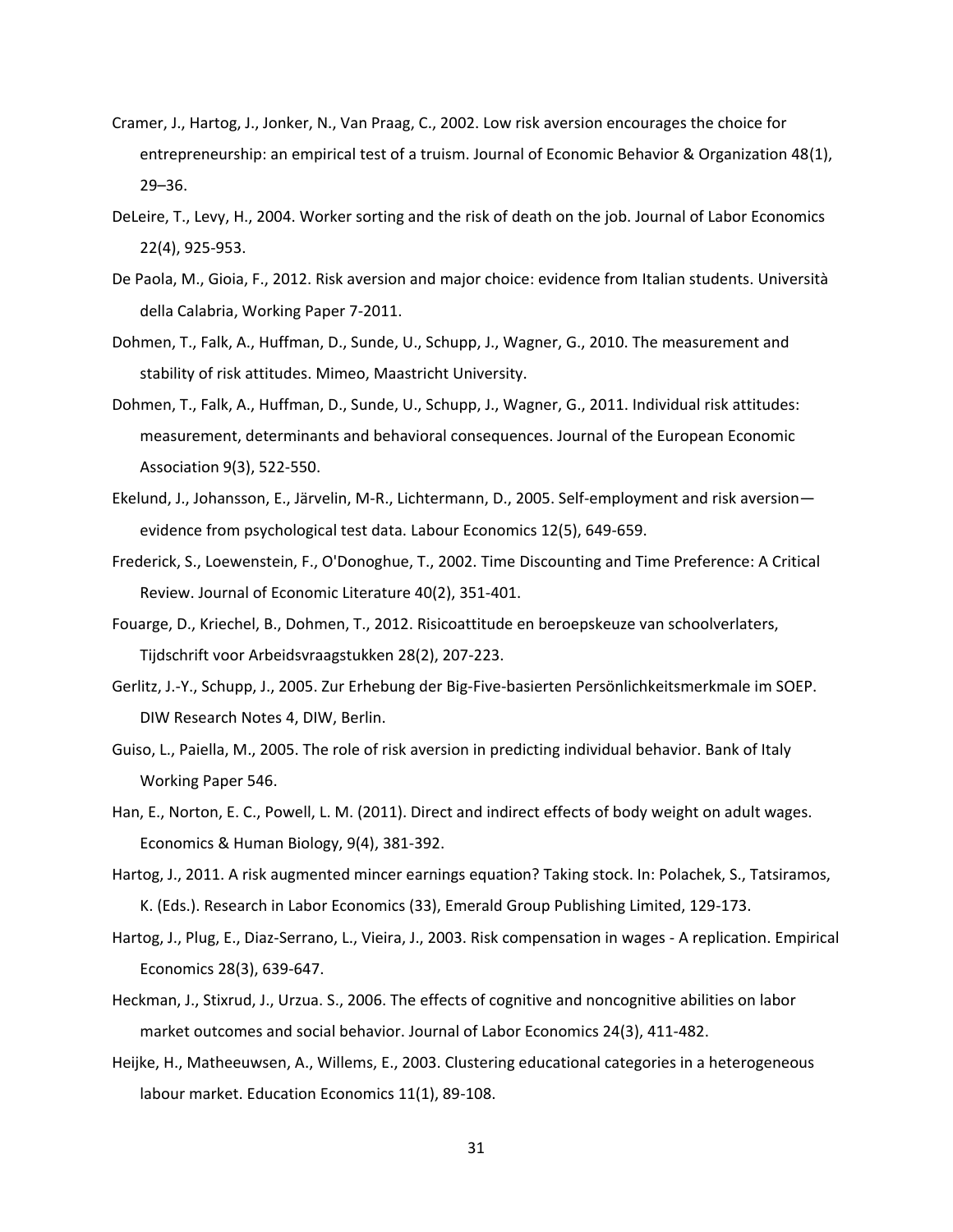- Isphording, I., 2010. Risky business The role of individual risk attitudes in occupational choice. RUHR Economic Papers No 187.
- Jovanovic, B., Nyarko, Y., 1997. Stepping-stone mobility. Carnegie-Rochester Conference Series on Public Policy 46(1), 289-325
- King, A., 1974. Occupational choice, risk aversion and wealth. Industrial and Labor Relations Review 27(4), 586-596.
- Le, A., Miller, P., W. Slutske, Martin, N., 2010. Attitudes towards economic risk and the gender pay gap. IZA DP No. 5393, IZA, Bonn.
- McGoldrick, K., 1995. Do women receive compensating wages for earnings uncertainty? Southern Economic Journal 62(1), 210-222.
- Meier, S., Sprenger, C., 2010. Stability of time preferences. IZA DP No. 4756, IZA, Bonn.
- Munasinghe, L., Sicherman, N., 2006. Why do dancers smoke? Smoking, time preference, and wage dynamics. Eastern Economic Journal 32(4), 595-616.
- Murphy, K., Topel, R., 1987. Unemployment, risk and earnings: Testing for equalizing differences in the labor market. In: Lang, K., Leonard, J. (Eds.), Unemployment and the Structure of Labor Markets. New York: Basil Blackwell, pp. 103–140.
- Peters, E., Vastfjall, D., Slovic, P., Mertz, C., Mazzocco, K., Dickert, S., 2006. Numeracy and decision making. Psychological Science 17(5), 407-413.
- Phillips, S., Jome, L., 2005. Vocational choices: What do we know? What do we need to know?. In: Walsh, W., Savickas, M. (Eds.). Handbook of Vocational Psychology (3rd ed.). Mahwah, NJ: Erlbaum, 127–154.
- Pollmann, D., Dohmen, T., Palm, F.C., 2012. Robust Estimation of Wage Dispersion with Censored Data: An Application to Occupational Earnings Risk and Risk Attitudes. IZA Discussion Paper 6447.
- Poropat, A., 2009. A meta-analysis of the five-factor model of personality and academic performance. Psychological Bulletin 135(2), 322-338.
- Pratt, J., 1964. Risk aversion in the small and in the large. Econometrica 31(1-2), 122-136.
- Ryan, P., 2001. The school-to-work transition: a cross-national perspective. Journal of Economic Literature 39(1), 34-92.
- Sahm, C., 2012. How much does risk tolerance change? Quarterly Journal of Finance 2(4).
- Saks, R., Shore, S., 2005. Risk and career choice. Advances in Economic Analysis and Policy 5(1), Article 7, 1-43.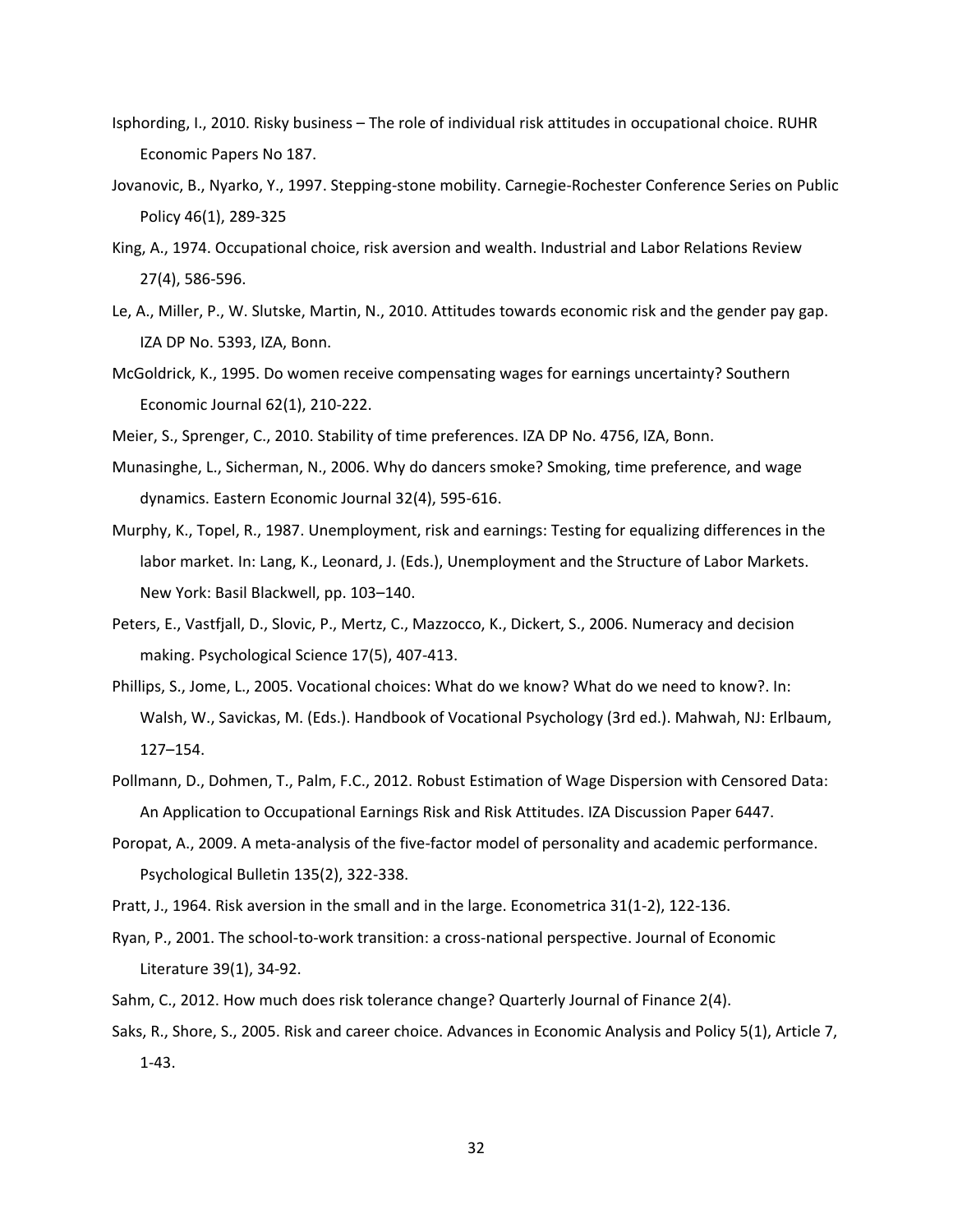- Schweri, J., Hartog, J., Wolter, S., 2011. Do students expect compensation for wage risk? Economics of Education Review 30(2), 215-227.
- Shaw, K., 1996. An empirical analysis of risk aversion and income growth. Journal of Labor Economics 14(4), 626-653.
- Stark, A., 2007. Which fields pay, which fields don't? An examination of the returns to university education in Canada by detailed field of study. Economic Analysis and Policy Division, Department of Finance, Canada.
- Strathman, A., Gleicher, F., Boninger, D., Edwards, C., 1994. The consideration of future consequences: Weighing immediate and distant outcomes of behavior. Journal of Personality and Social Psychology 66(4), 742–752.
- Sutter, M., Kocher, M., Glatzle-Rützler, D., Trautmann, S., 2013. Impatience and uncertainty: experimental decisions predict adolescents' field behavior. American Economic Review 103(1), 510- 531.
- Vischer, T., Dohmen, T., Falk, A., Huffman, D., Schupp, J., Sunde, U., Wagner, G., 2013. Validating an Ultra Short Survey Measure of Patience. Economics Letters 120(2), 142-145
- Webbink, D., Hartog, J., 2004. Can students predict starting salaries? Yes! Economics of Education Review 23(2), 103-113.
- Weber, E., 2001. Personality and risk taking. In: Smelser, N., Baltes, P. (Eds.). International Encyclopedia of the Social and Behavioral Sciences. Oxford, UK: Elsevier, pp. 11274-11276.
- Webley, P., Nyhus, E., 2006. Parents' influence on children's future orientation and saving. Journal of Economic Psychology 27(1), 140-164.
- Weiss, R., 1970. The effect of education on the earnings of blacks and whites. Review of Economics and Statistics 52(2), 150-159.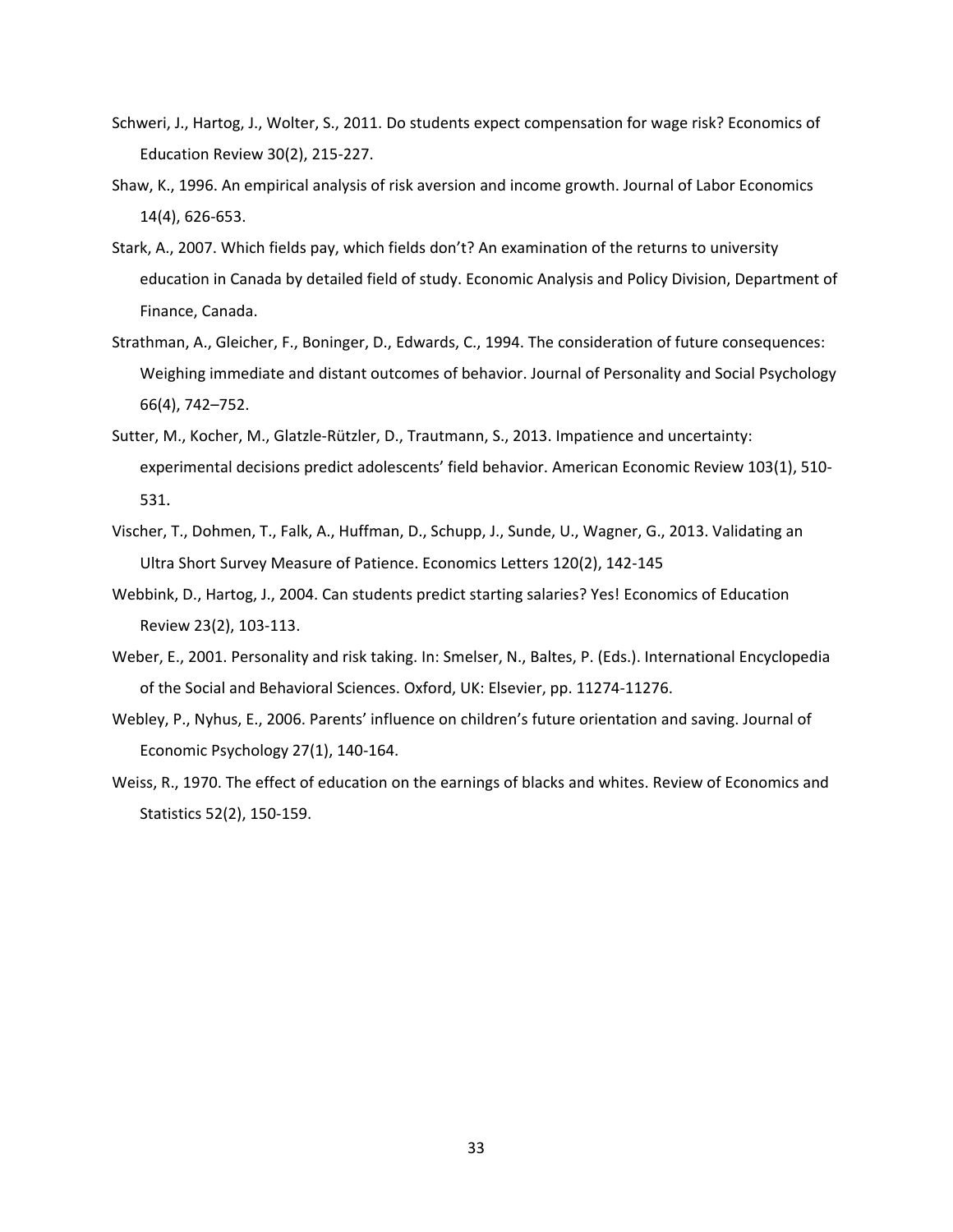## **Appendix A: Sample statistics**

## *Table A.1: Sample statistics*

|                                        | ${\sf N}$ | Mean   | Std dev | Min      | Max     |
|----------------------------------------|-----------|--------|---------|----------|---------|
| General risk attitude                  | 4,584     | 6.166  | 1.963   | 0.000    | 10.000  |
| Career risk attitude                   | 4,584     | 6.099  | 1.945   | 0.000    | 10.000  |
| Patience                               | 4,584     | 3.432  | 1.493   | 1.000    | 7.000   |
| Implied annual discount rate           | 3,963     | 43.197 | 44.376  | 0.000    | 250.000 |
| Hourly wage (log)                      | 4,584     | 2.932  | 0.270   | 2.472    | 3.435   |
| Earnings risk                          | 4,584     | 0.282  | 0.048   | 0.191    | 0.492   |
| Mid-career earnings risk               | 4,584     | 0.281  | 0.061   | 0.194    | 0.548   |
| Cyclical sensitivity                   | 4,584     | 0.948  | 0.391   | 0.280    | 2.730   |
| Unemployment probability               | 4,584     | 2.787  | 1.190   | 0.000    | 8.953   |
| Wage growth (age 25- age 45)           | 4,584     | 0.339  | 0.132   | 0.126    | 0.651   |
| Female                                 | 4,584     | 0.623  | 0.485   | 0.000    | 1.000   |
| Age                                    | 4,584     | 23.439 | 3.442   | 16.000   | 35.000  |
| <b>ISCED 2 or less</b>                 | 4,584     | 0.080  | 0.271   | 0.000    | 1.000   |
| <b>ISCED 3 non-vocational track</b>    | 4,584     | 0.084  | 0.277   | 0.000    | 1.000   |
| <b>ISCED 3 vocational school-based</b> |           |        |         |          |         |
| track                                  | 4,584     | 0.142  | 0.349   | 0.000    | 1.000   |
| ISCED 3 vocational practical-          |           |        |         |          |         |
| based track                            | 4,584     | 0.044  | 0.205   | 0.000    | 1.000   |
| <b>ISCED 5B</b>                        | 4,584     | 0.458  | 0.498   | 0.000    | 1.000   |
| <b>ISCED 5A</b>                        | 4,584     | 0.192  | 0.394   | 0.000    | 1.000   |
| Foreigner (1st generation)             | 4,584     | 0.040  | 0.196   | 0.000    | 1.000   |
| Foreigner (2nd generation)             | 4,584     | 0.069  | 0.254   | 0.000    | 1.000   |
| <b>Body Mass Index</b>                 | 4,584     | 23.024 | 3.237   | 13.581   | 41.623  |
| Openness                               | 4,584     | 0.000  | 1.000   | $-3.649$ | 2.244   |
| Conscientiousness                      | 4,584     | 0.000  | 1.000   | $-4.233$ | 4.272   |
| Extraversion                           | 4,584     | 0.000  | 1.000   | $-3.697$ | 4.343   |
| Agreeableness                          | 4,584     | 0.000  | 1.000   | $-4.616$ | 4.966   |
| Neuroticism                            | 4,584     | 0.000  | 1.000   | $-3.263$ | 4.164   |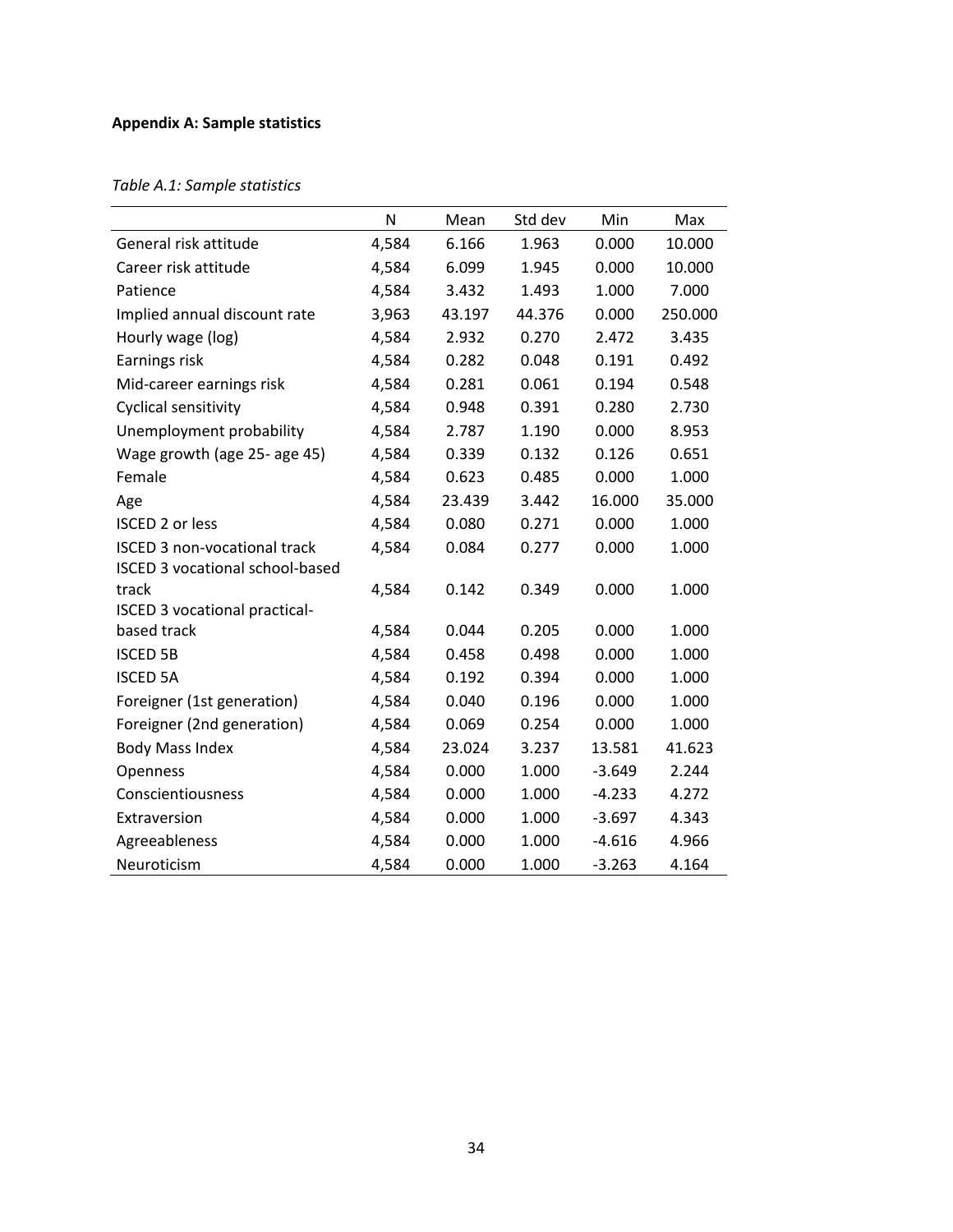#### **Appendix B: Indicator of Cyclical Sensitivity**

The indicator of cyclical sensitivity is determined over a period of 20 years, using the Labor Force Surveys from 1987-2008. It determines the occupation and sector specific reaction of changes in the workforce. It is computed for 127 occupational groups (for our analyses on 44 occupations, we use the weighted average of the indicator of 127 occupations). We use the occupation specific indicator that captures the sensitivity by sector, weighted by the importance of the sector for the occupation and the fluctuation of the occupation within a sector. The indicator is determined as follows (Cörvers et al., 2008):

$$
CS_{\alpha} = \sum_{s} \frac{E_{\text{at}}}{E_{\text{at}}} \alpha_{\text{at}} CS_{\text{at}}
$$

*CSot* = cyclical sensitivity of occupation *o* at time *t Eost* = number of persons employed in occupation *o* in sector *s* at time *t Est* = number of persons employed in sector *s* at time *t αos* = extent to which employment in occupation varies with changes in employment in sector *s CSst* = sectoral cyclical sensitivity

Where

$$
CS_{st} = 100 * \sum_{i} \frac{|E_{st} - \overline{E}_{st}|}{E_{st}}
$$

$$
\overline{E}_{st} = \frac{E_{st-1} - E_{st+1}}{2}
$$

*CSst* is estimated on Labor Force Survey data from 1987-2008 *CSot* is estimated on Labor Force Survey data from 1996-2008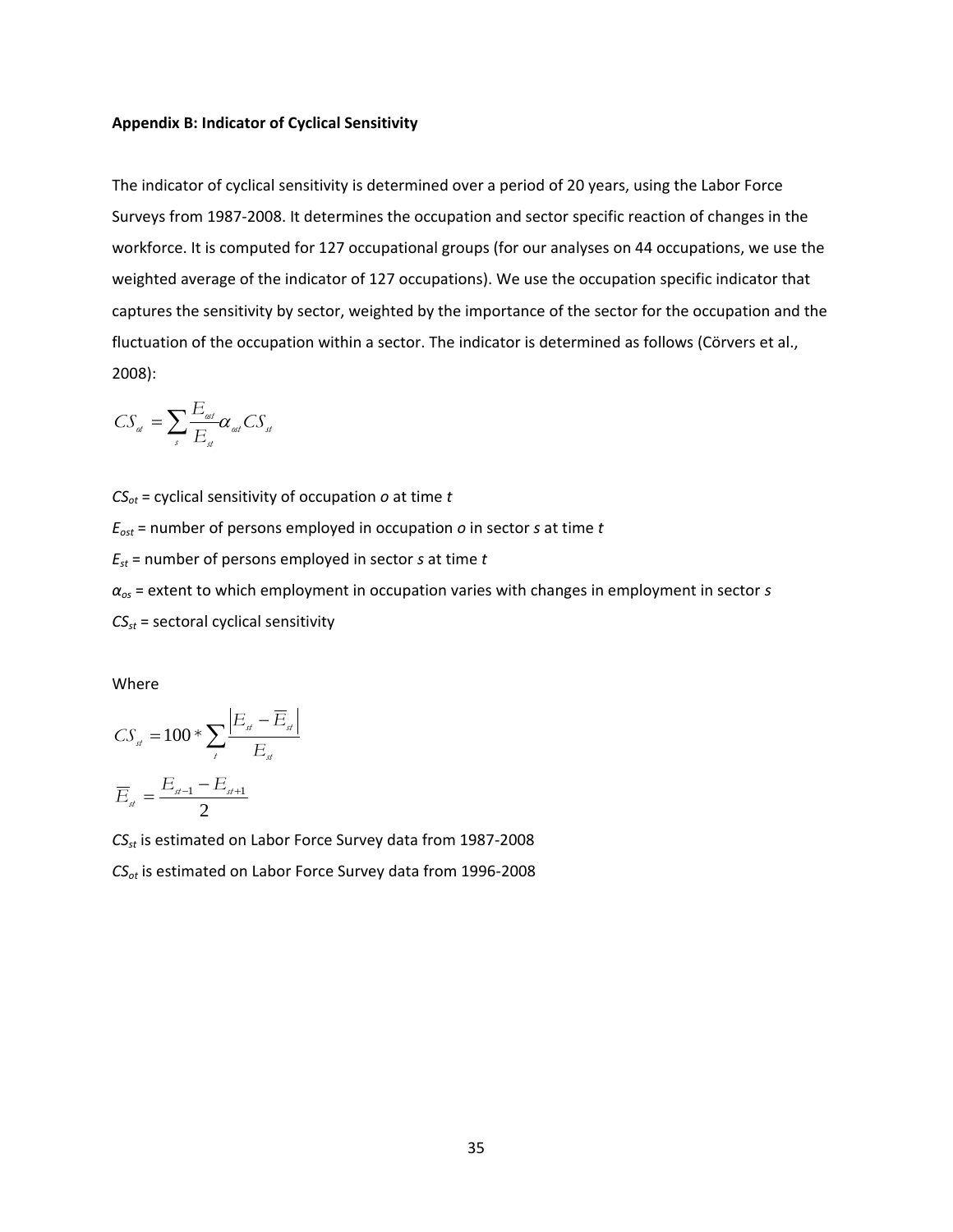### **Appendix C: Additional figures**



*Figure C.1: Career risk attitude and occupational mean earnings*

*Figure C.2: General risk attitude and occupational earnings risk*